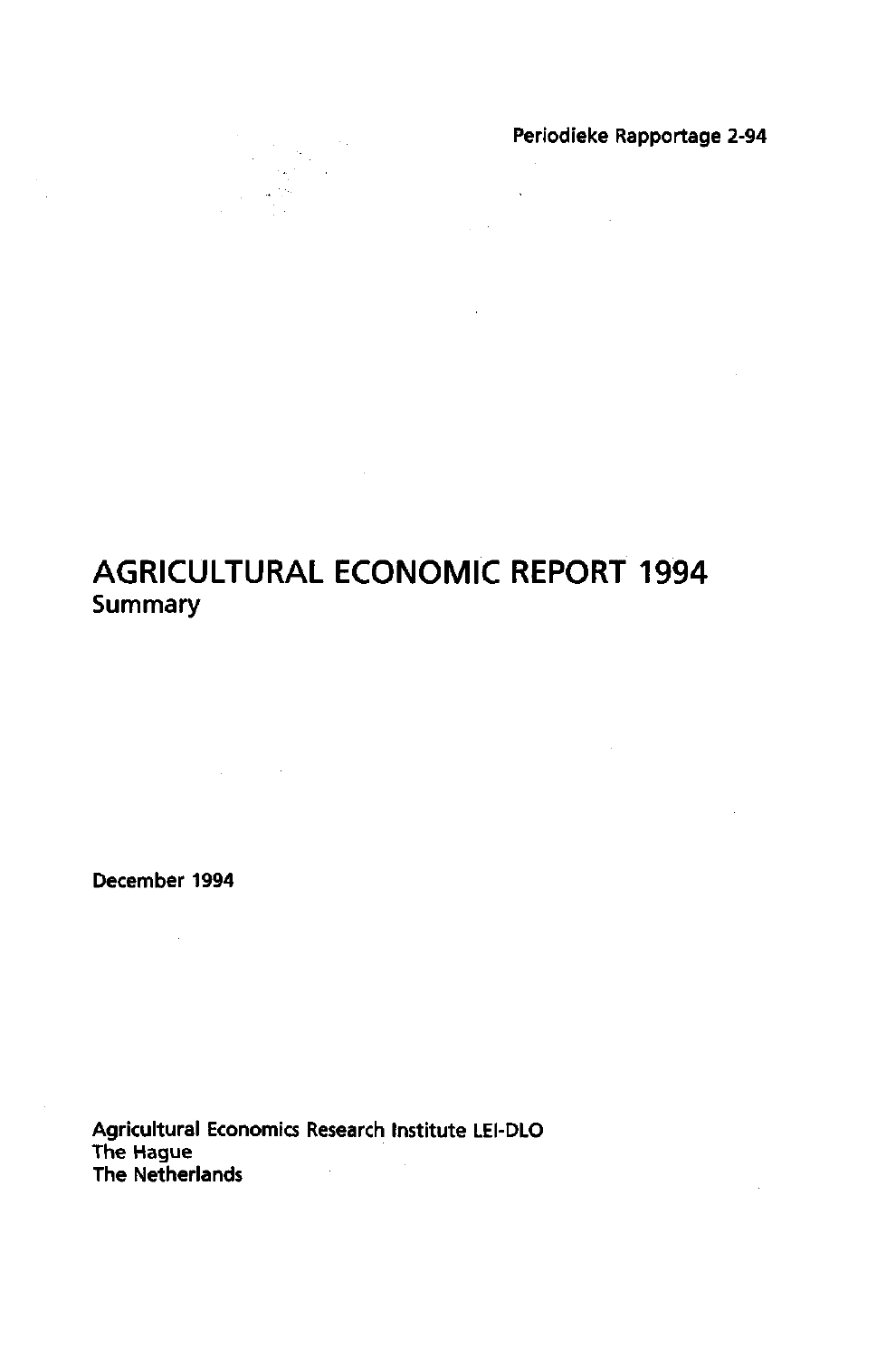#### ABSTRACT/REFERAAT

AGRICULTURAL ECONOMIC REPORT 1994; SUMMARY Bruchem, C. van, and I.J. Terluin (eds.) The Hague, Agricultural Economics Research Institute (LEI-DLO), 1994 Periodical Report/Periodieke Rapportage 2-94 ISSN 0924-0764 35 pp., tab.

This Periodical Report offers a summarized overview of the contents of the Agricultural Economic Report 1994 (261 pp.), which is published in Dutch. A general survey is given of the economic situation of Dutch agriculture and horticulture, mainly for the years 1992, 1993 and 1993/94. Among other subjects, attention is paid to the Common Agricultural Policy, developments in the agricultural production in the world, in the EU and especially in the Netherlands, to some aspects of the structure of Dutch agriculture, the Dutch exports of agricultural products and to the environment policy for agriculture. Furthermore, the report deals with the development of rentability, income, investments and the financial situation of agricultural and horticultural holdings in the Netherlands.

Agriculture/Agricultural Policy/Trade/Environment/Farm Structure/Agricultural Production/Farm Results/lncomes/Netherlands

#### LANDBOUW-ECONOMISCH BERICHT 1994; SAMENVATTING

Het Landbouw-Economisch Bericht 1994 geeft een samenvattend overzicht van de economische situatie van de Nederlandse land- en tuinbouw, vooral voor de jaren 1992, 1993 en 1993/94. Daarbij wordt onder andere aandacht besteed aan het EU-landbouwbeleid, de ontwikkeling van de landbouwproduktie in de wereld, in de EU en meer in het bijzonder in Nederland alsmede aan enkele aspecten van de landbouwstructuur, het landbouwmilieubeleid en aan de Nederlandse export van agrarische produkten. Voorts wordt ingegaan op de ontwikkeling van rentabiliteit, inkomens, investeringen en vermogenssituatie van de land- en tuinbouwbedrijven.

Landbouw/Landbouwbeleid/Handel/Milieu/Bedrijfsstructuur/Produktie/Bedrijfsuitkomsten/Inkomens/Financiële positie/Nederland

The contents of this report may be quoted or reproduced without further permission. Due acknowledgement is requested.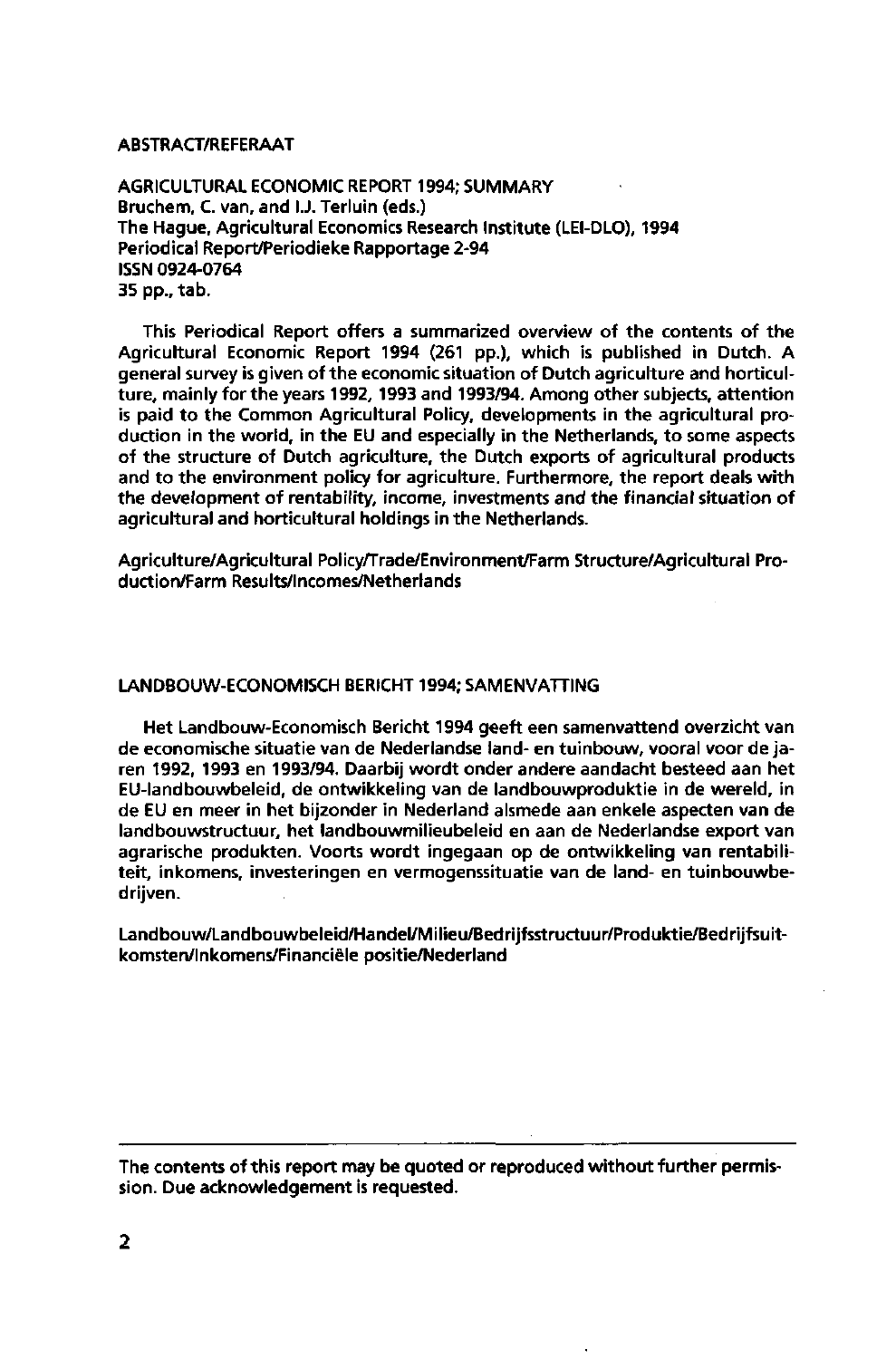# **CONTENTS**

| . .<br>۰. |
|-----------|
|-----------|

 $\cdot$ 

 $\label{eq:2.1} \frac{1}{\sqrt{2\pi}}\int_{\mathbb{R}^3}\frac{1}{\sqrt{2\pi}}\int_{\mathbb{R}^3}\frac{1}{\sqrt{2\pi}}\int_{\mathbb{R}^3}\frac{1}{\sqrt{2\pi}}\int_{\mathbb{R}^3}\frac{1}{\sqrt{2\pi}}\int_{\mathbb{R}^3}\frac{1}{\sqrt{2\pi}}\int_{\mathbb{R}^3}\frac{1}{\sqrt{2\pi}}\int_{\mathbb{R}^3}\frac{1}{\sqrt{2\pi}}\int_{\mathbb{R}^3}\frac{1}{\sqrt{2\pi}}\int_{\mathbb{R}^3}\frac{1$ 

|    | <b>PREFACE</b> |                                                         | 5               |
|----|----------------|---------------------------------------------------------|-----------------|
| 1. |                | THE ECONOMIC AND POLITICAL FRAMEWORK                    | 7               |
|    |                | 1.1 General economic developments                       | $\overline{I}$  |
|    |                | 1.2 Enlargement of the EU                               | $\overline{7}$  |
| 2. |                | <b>AGRICULTURE IN THE WORLD</b>                         | 8               |
|    | 2.1            | Agricultural production and food supply                 | 8               |
|    |                | 2.2 Agricultural trade and the GATT agreement           | 8               |
| 3. |                | <b>AGRICULTURE IN THE EUROPEAN UNION</b>                | 10              |
|    | $3.1 -$        | Production and income development                       | 10              |
|    |                | 3.2 EU agricultural budget and institutional prices     | 10              |
|    |                | 3.3 Reform of EU agricultural policy                    | 11              |
|    |                | 3.4 Structural and rural policy                         | 13              |
| 4. |                | STRUCTURAL DEVELOPMENTS IN DUTCH AGRICULTURE            | 15              |
|    | 4.1            | Development of the number of holdings and               |                 |
|    |                | workers in past years                                   | 15              |
|    |                | 4.2 Land use and landscape conservation                 | 16              |
|    |                | 4.3 Cropping plan and land prices                       | 17 <sub>2</sub> |
|    |                | 4.4 Production capacity and production structure        | 18              |
| 5. |                | <b>AGRICULTURE AND THE ENVIRONMENT</b>                  | 20              |
|    |                | 5.1 Results of environmental policy                     | 20              |
|    |                | 5.2 Manure policy                                       | 20              |
|    |                | 5.3 Use of water, pesticides and energy                 | 21              |
| 6. |                | <b>PRODUCTION AND TRADE</b>                             | 22              |
|    | 6.1            | Agricultural and horticultural production in the        |                 |
|    |                | <b>Netherlands</b>                                      | 22              |
|    |                | 6.2 Processing and consumption of agricultural products | 23              |
|    | 6.3            | Dutch agricultural imports and exports in 1993          | 24              |
|    | 6.4            | Imports and exports of horticultural products           |                 |
|    |                | since 1980                                              | 24              |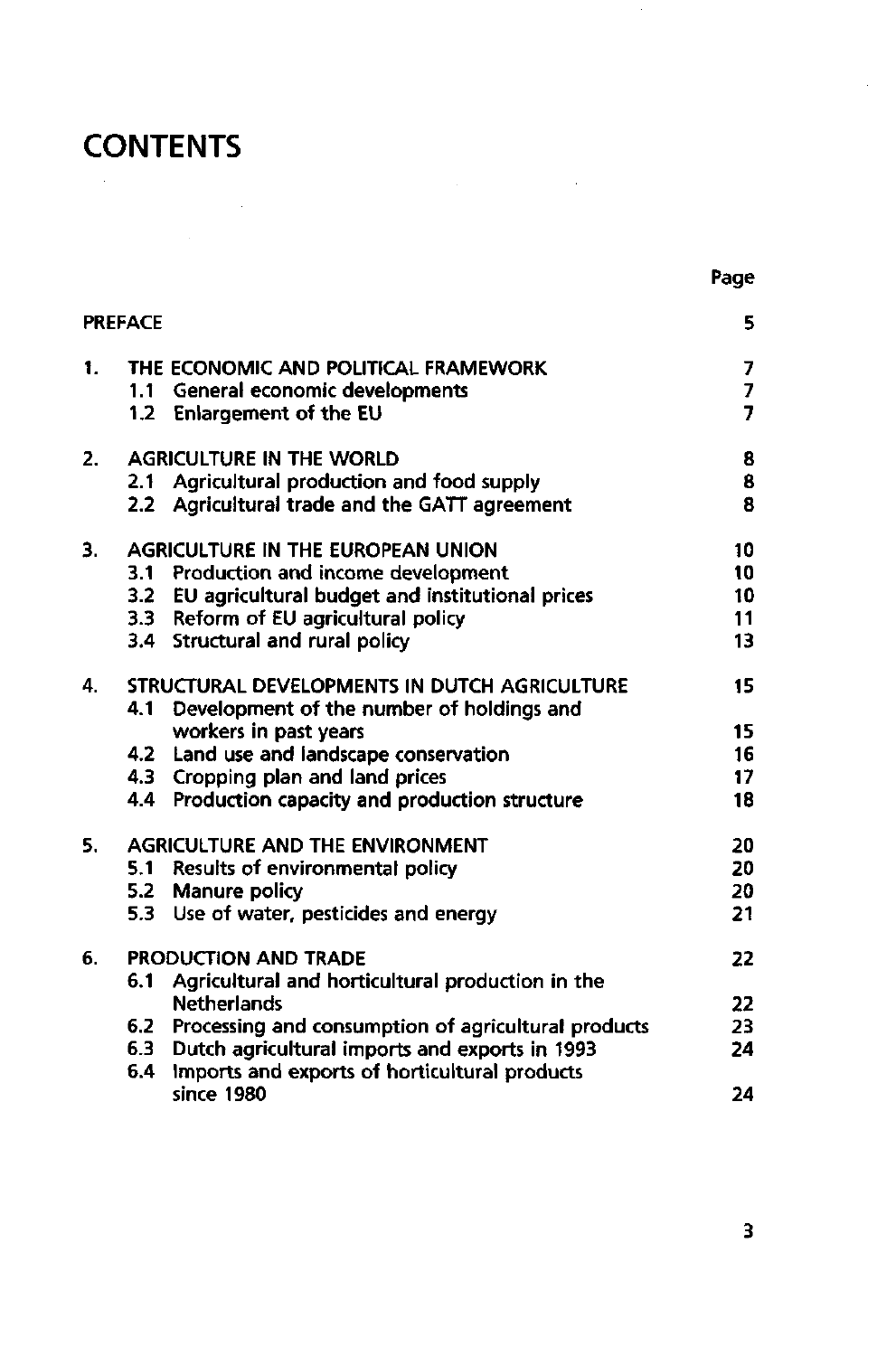### **Page**

| 7. |     | <b>RESULTS OF SECTORS AND HOLDINGS</b>                       |     |
|----|-----|--------------------------------------------------------------|-----|
|    | 7.1 | Returns and costs of the arable and livestock sector         | 27  |
|    |     | 7.2 Returns and costs of the horticulture under glass sector | 28  |
|    |     | 7.3 Results of arable and livestock farms                    | 29  |
|    |     | 7.4 Results of horticultural holdings                        | 30  |
| 8. |     | <b>INCOME, FINANCING AND INVESTMENTS</b>                     | 32. |
|    |     | 8.1 Arable and livestock farms                               | 32  |
|    |     | 8.2 Glasshouse holdings                                      | 33  |
|    |     | <b>ANNEX - Definitions</b>                                   | 35  |

 $\label{eq:2.1} \frac{1}{\sqrt{2\pi}}\int_{0}^{\infty}\frac{1}{\sqrt{2\pi}}\left(\frac{1}{\sqrt{2\pi}}\right)^{2\alpha} \frac{1}{\sqrt{2\pi}}\int_{0}^{\infty}\frac{1}{\sqrt{2\pi}}\left(\frac{1}{\sqrt{2\pi}}\right)^{\alpha} \frac{1}{\sqrt{2\pi}}\frac{1}{\sqrt{2\pi}}\frac{1}{\sqrt{2\pi}}\frac{1}{\sqrt{2\pi}}\frac{1}{\sqrt{2\pi}}\frac{1}{\sqrt{2\pi}}\frac{1}{\sqrt{2\pi}}\frac{1}{\sqrt{2\pi}}\frac{1}{\sqrt$ 

 $\mathcal{L}^{\text{max}}_{\text{max}}$  and  $\mathcal{L}^{\text{max}}_{\text{max}}$ 

 $\label{eq:2.1} \frac{1}{\sqrt{2}}\int_{\mathbb{R}^3}\frac{1}{\sqrt{2}}\left(\frac{1}{\sqrt{2}}\right)^2\left(\frac{1}{\sqrt{2}}\right)^2\left(\frac{1}{\sqrt{2}}\right)^2\left(\frac{1}{\sqrt{2}}\right)^2.$ 

 $\sim 10^{11}$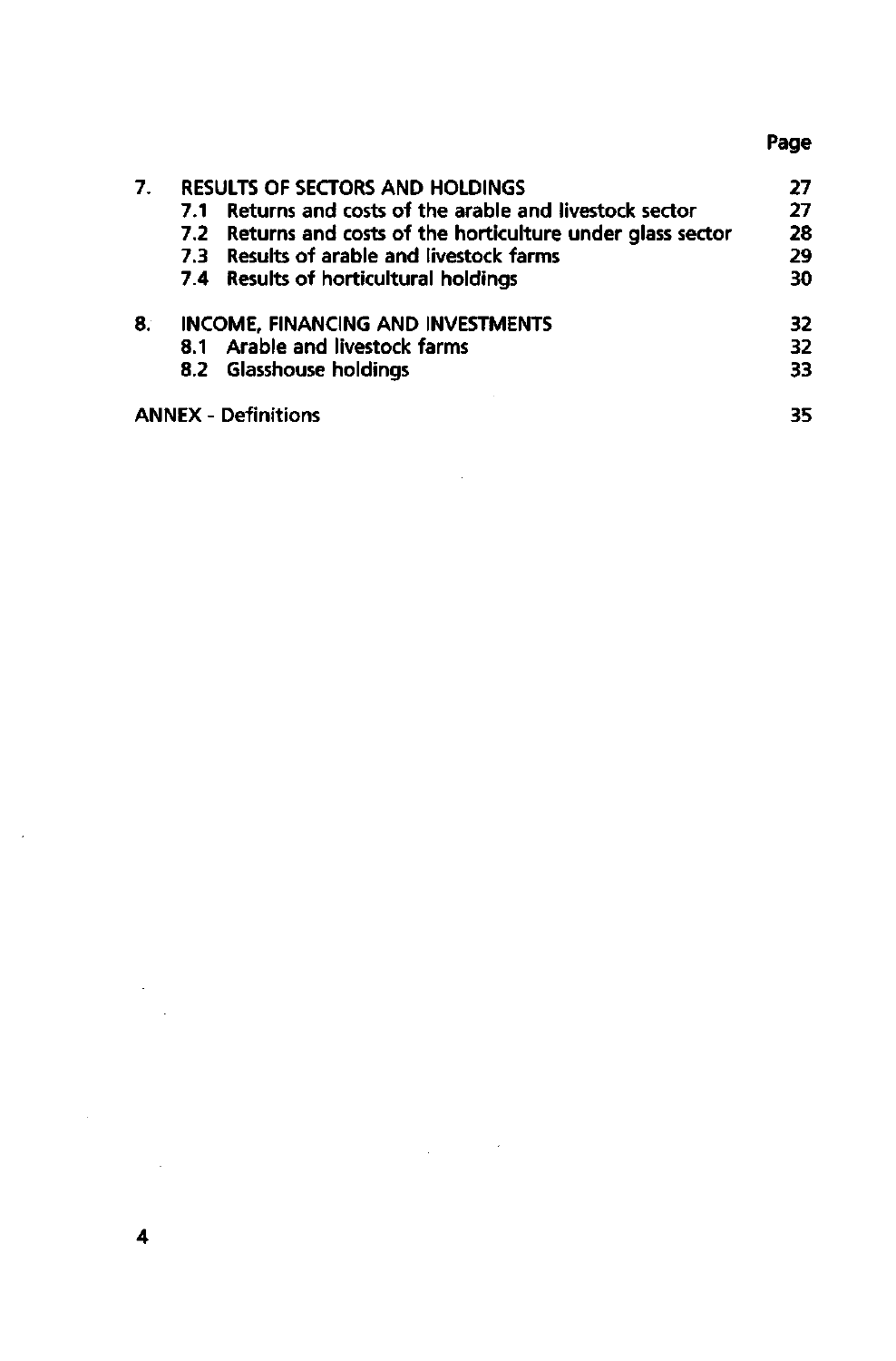### **PREFACE**

The Agricultural Economic Report is an annual publication, offering a global survey of the economic situation of Dutch agriculture and horticulture. This is a summary in English, which is published separately as part of the series 'Periodieke Rapportages' (Periodical Reports). The complete report is available only in Dutch.

The report is based on data and contributions from nearly all divisions of the Institute. The coordination and editorship of the report is conducted by the General Economics and Statistics Division. The final draft of this edition of the report was completed in the course of September 1994.

The director,

The Hague, December 1994  $\mathcal{A}$ .C. Pachariasse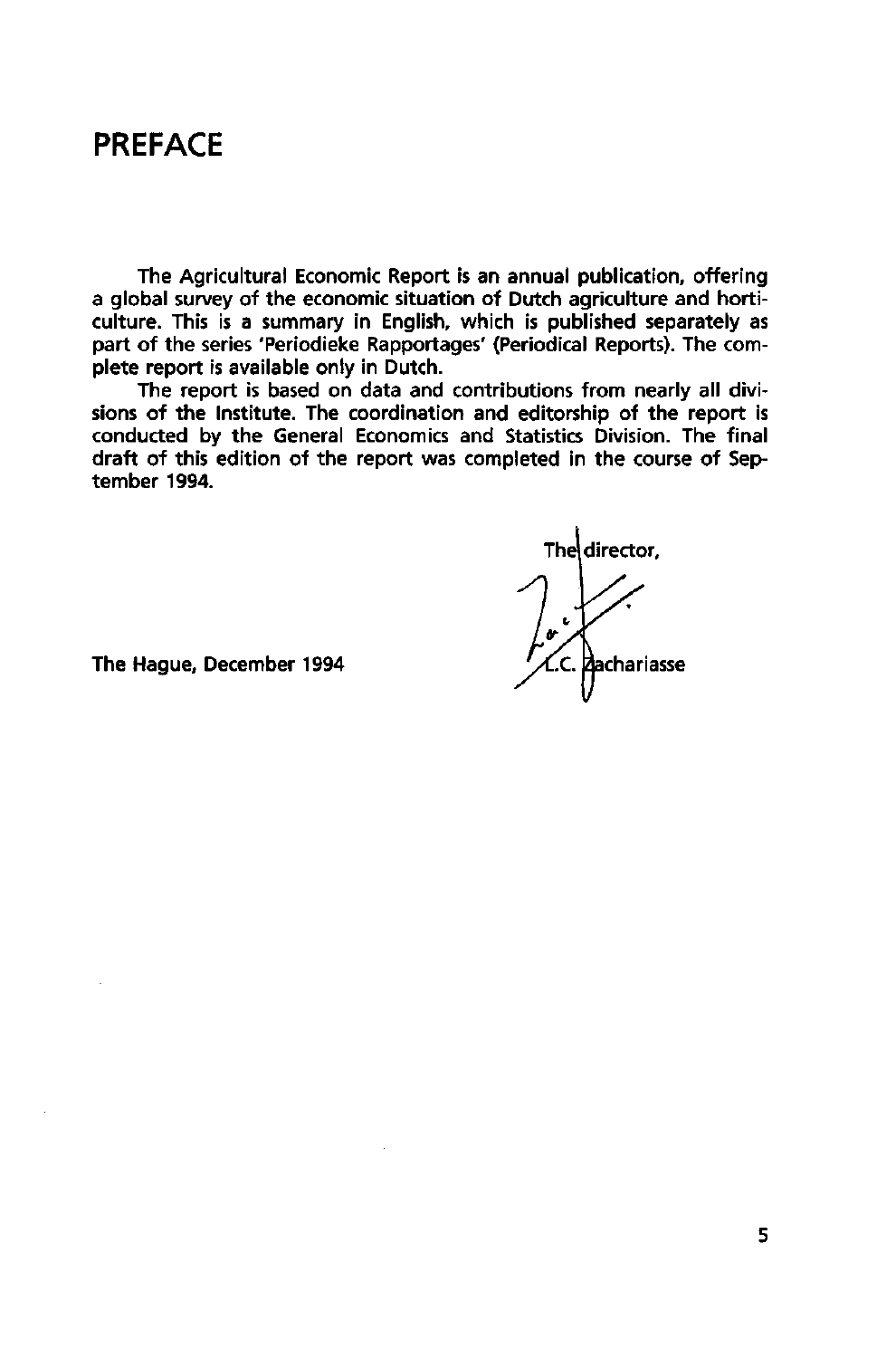## **1. THE ECONOMIC AND POLITICAL FRAMEWORK**

#### **1.1 General economic developments**

Economic growth in the OECD countries in 1993 was rather more than 1%. For 1994 and 1995 growth rates of 2.5 to 3% are expected, so that 1993 was the last year of the cyclical decline. Inflation in the OECD in 1993 was in excess of 3%, which was considerably lower than the 4.5% average in the five preceding years. Unemployment in the OECD rose in 1993 to 8.2% of the working population and will work out even somewhat higher in 1994.

With a growth of only 0.3% the Dutch economy reached the lowest point of the economic cycle. For 1994 and 1995 the Central Planning Bureau expects a modest economic recovery. In connection with the stagnating economy, employment fell in 1993 by 13,000 working years. This brought to an end the annual expansion of on average 80,000 working years since 1985. The number of unemployed persons rose in 1993 to 550,000, which corresponds to 8.8% of the Dutch working population. Inflation, which was determined above all by the development of wage costs, the prices of raw materials and crude oil on the world market and the course of the guilder exchange rate, remained limited to approximately 2.5% in 1993.

### **1.2 Enlargement of the EU**

In March 1994 the negotiations with Norway, Sweden, Finland and Austria on accession into the EU were rounded off. The date of accession is planned for January 1, 1995. The applicant countries have ultimately agreed to a direct alignment of agricultural prices to the lower EU level. This will lead to a sharp decline in agricultural incomes. By way of compensation the applicant countries have been permitted to give their farmers both temporary and permanent income support.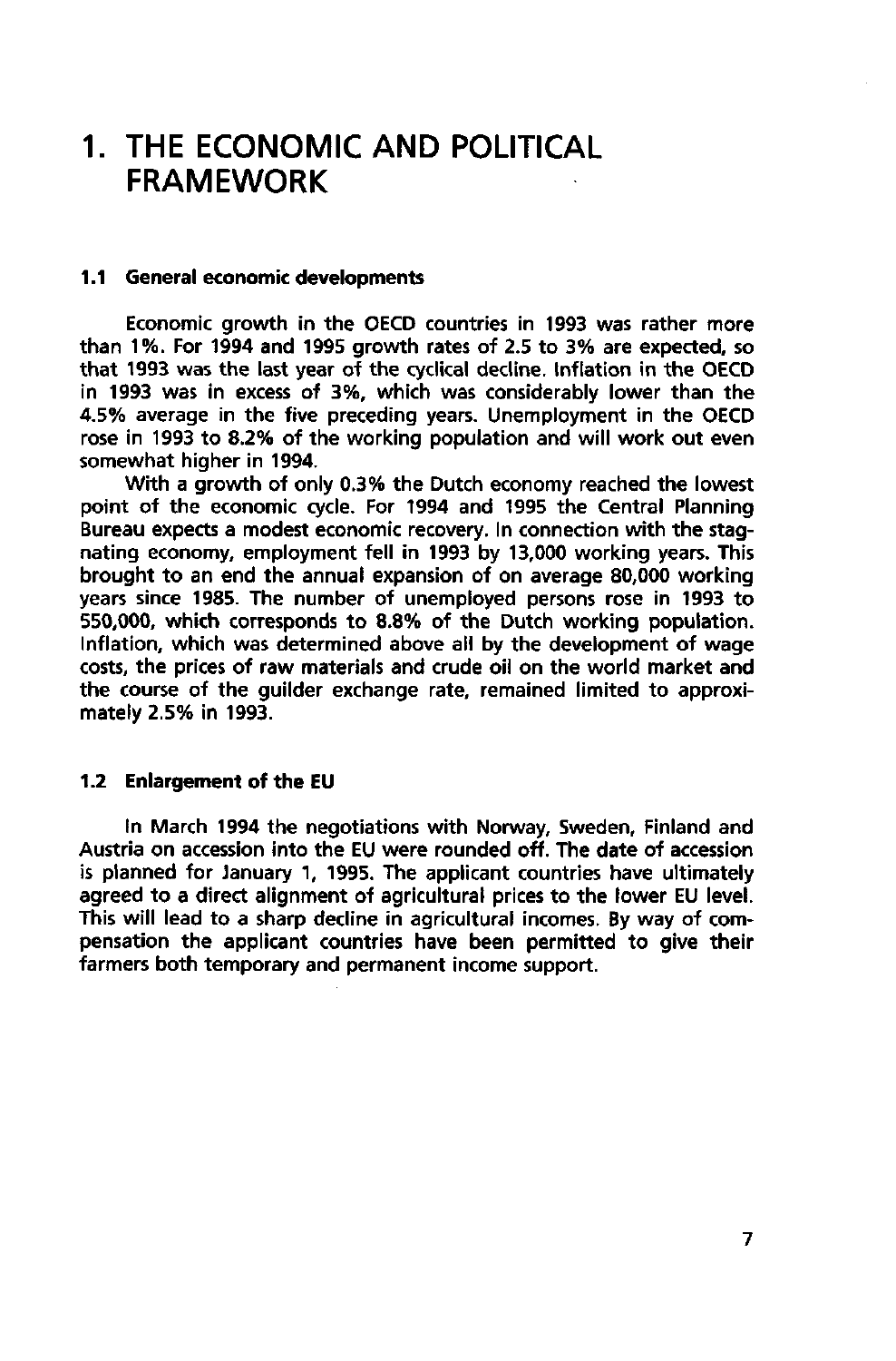## **2. AGRICULTURE IN THE WORLD**

### **2.1 Agricultural production and food supply**

After the increase by some 2% in 1992, world agricultural production fell in 1993 by nearly 1%. Development of the volume of the individual agricultural products displayed a varying picture: contraction of the production of cereals, soya beans, cow's milk, beef and sheepmeat, a growth of approximately 1% in the production of sugar, potatoes, pigmeat and eggs and a somewhat greater increase (over 3%) in the production of pulses and poultry meat. In 1993 there was a clear difference in rate of growth between on the one hand the developing countries, where the production of practically all agricultural products increased, and on the other hand the developed countries, where the production fell.

Making allowance for the population growth and for a higher consumption of cattle feed, the available quantity of food per head of population in the world in 1993 declined by 2-3%. The production per head in the developing countries displayed a 1% drop, by which the continuing rise since the beginning of the eighties was interrupted. According to a study by the FAO, on a worldwide basis both the supply of and demand for agricultural products per head of the population will grow more slowly between 1990 and 2010 than in the period 1970-1990. Because demand for food in the developing countries is increasing more quickly than production, in the years to come the developing countries will become even more strongly dependent on the industrialized countries for their food supply.

### **2.2 Agricultural trade and the GATT agreement**

The volume of world trade in agricultural products, which in 1992 had still risen by over 6%, fell somewhat in 1993. Above all, world trade in cereals and oilseeds was smaller. The contraction of the cereals trade was largely the result of diminished demand from the Commonwealth of Independent States (CIS). World market prices in 1993 were on average about the same as in 1992.

In April 1994 the final agreement was signed of the GATT Uruguay Round on trade liberalization, which had been proceeding laboriously since 1986. The agreements on trade in agricultural products include reduction of internal support, reduction of export subsidies, widening market access and also rules and standards in the veterinary and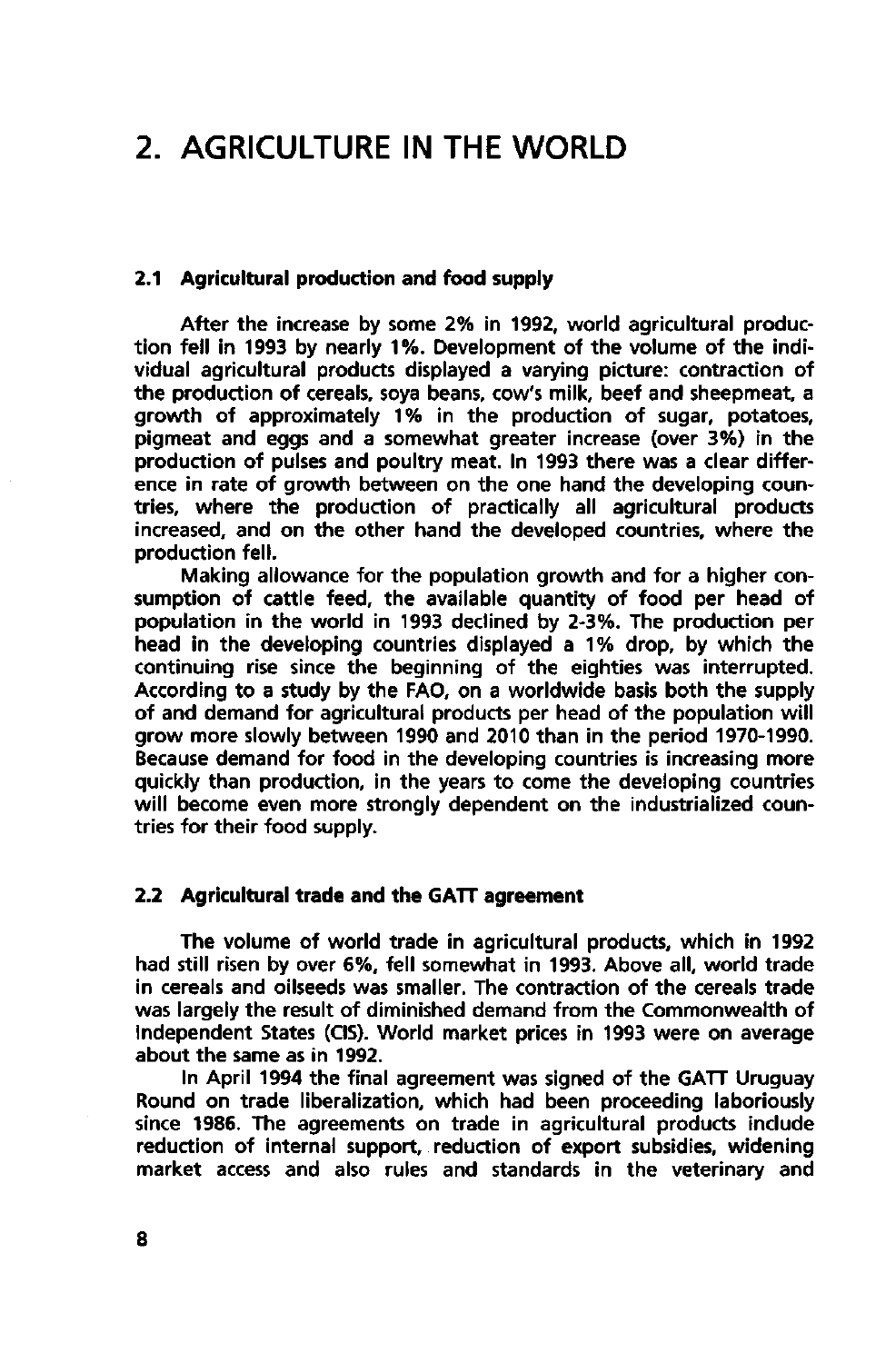phytosanitary fields. These agreements have to enter into effect between 1995 and 2001.

As regards the EU, the price reductions connected with the Mac Sharry reform are probably sufficient to meet the reduction commitment for internal support. For most products, except for dairy and possibly beef, the Mac Sharry reform is also sufficient to comply with the  $GATT$ agreements in the field of export subsidy reduction and widening of market access. The European Commission therefore barely has to take additional measures to bring its own reformed agricultural policy in line with the obligations of the GATT agreement. However, Brussels' latitude for an independent (price) policy and unlimited exports to the world market will become less. The extent of the adverse income effects of the GATT agreement for the agricultural sector depends mainly on the adjustments that are necessary in the dairy and beef sector.

The reduction of export barriers is favourable for Dutch exports of horticultural produce. Conversely, the GATT agreement may cause problems for exports of cheese and to a lesser extent exports of pigmeat and poultry meat. Incidentally, one third of exports of Dutch cheese to third countries is barely dependent on export subsidies. If world market prices rise, it will perhaps become possible to export more Dutch cheese to the world market without export refunds. In addition the Dutch cheese exporters will try to sell still more cheese on the EU market.

Anyway, it does not seem that the latest GATT agreement is the last word in the world trade discussions. In the first place, there is still a great deal to liberalize, and in the second place, there are increasing calls for regulations for the coupling of trade with agreements in the field of social policy and that of the environment.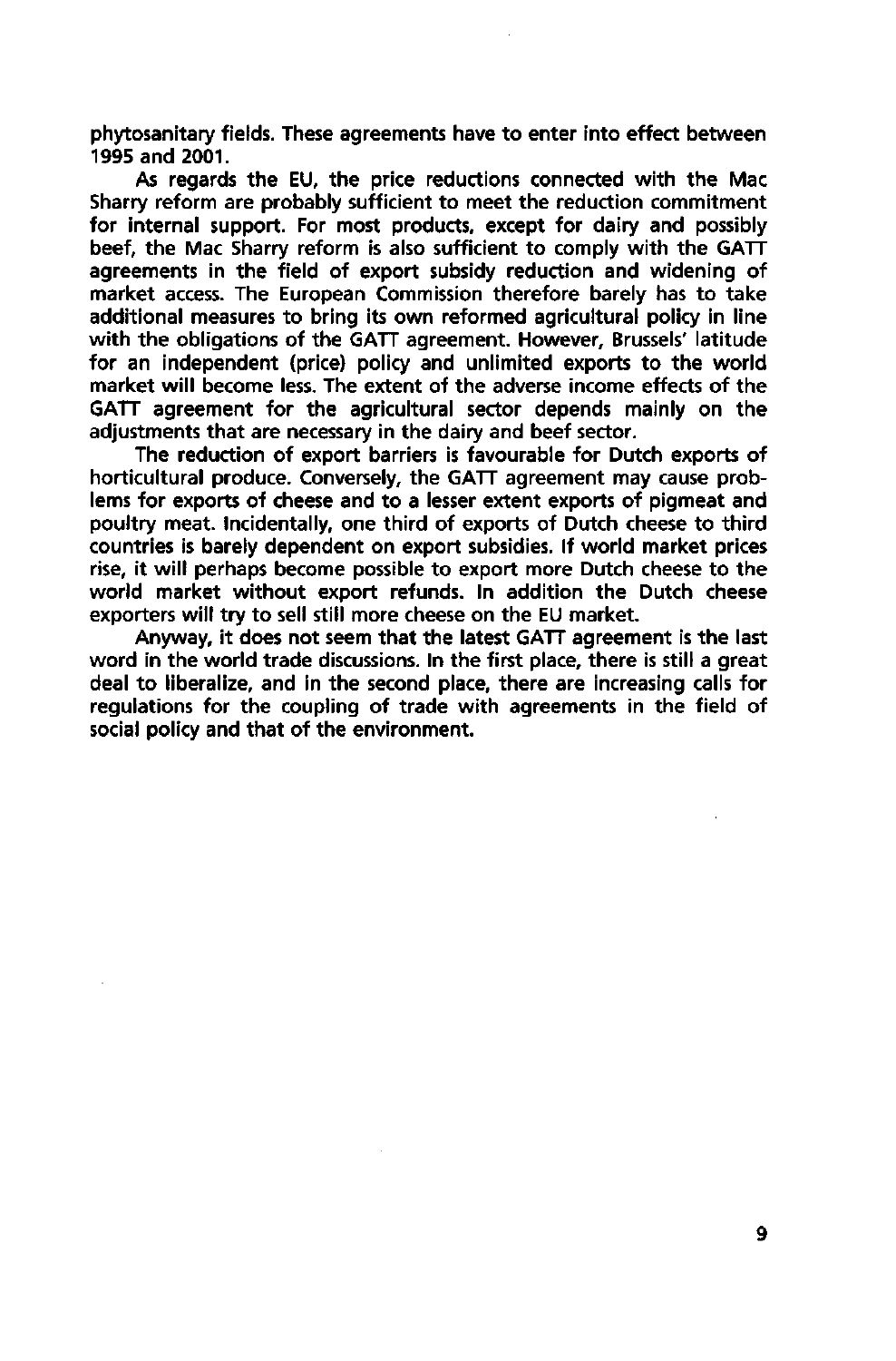## **3. AGRICULTURE IN THE EUROPEAN UNION**

### **3.1 Production and income development**

In 1993 in the EU smaller quantities of cereals, oil seeds, potatoes, vegetables, fruit, wine, beef, sheepmeat and eggs were produced. Conversely, the production of sugarbeet, pulses, olive oil, pigmeat and poultry meat grew, while milk production stabilized at the 1992 level. On balance this resulted in a contraction of the volume of total EU agricultural production by some 2%. This was the largest decrease in the past twenty years. The volume of the purchased means of production declined in 1993 by nearly 1.5%, although consumption of feedingstuffs rose somewhat as a result of the strong growth of pigmeat production. The selling prices for agricultural products decreased in 1993 by over 2.5% on average, after they had already fallen in 1992 by approximately 5%. In real terms the fall in prices in 1993 was some 6%. Over the previous two years the real fall worked out at nearly 15% and, calculated from the mid eighties, at about 30%. For a good assessment allowance must, however, be made for the effect of reducing or abolishing co-responsibility levies and of the expansion of various kinds of direct payments. Particularly through the Mac Sharry premiums, the direct payments were greatly expanded in 1993 and then corresponded on estimate to some 12% of the production value of EU agriculture. In the mid eighties this was still only 4%. The expansion of the direct payments has therefore compensated for part of the real price drop that has occurred since 1985.

Family farm income per family worker in 1993 increased in nominal terms by nearly 1% and decreased in real terms by approximately 2.5%, despite the increase in the various payments. The sharpest decline in real family income occurred in Germany (-45%), followed by the Netherlands and Portugal (both -20%). In Spain and the United Kingdom, however, real family farm income improved by 35-40% and in Denmark, where income was very low in 1992, even by over 60%.

#### **3.2 EU agricultural budget and institutional prices**

Expenditure on market and price policy in the EU increased in 1993 by 10% to over 35 billion ECU. More than one third of the increase was the result of exchange rate adjustments of the European currencies in 1992/93. For most products an increase in expenditure occurred; only in the case of oilseeds and beef there was a decline. The European Commission estimates that the expenditure for 1994 will increase by 3%. This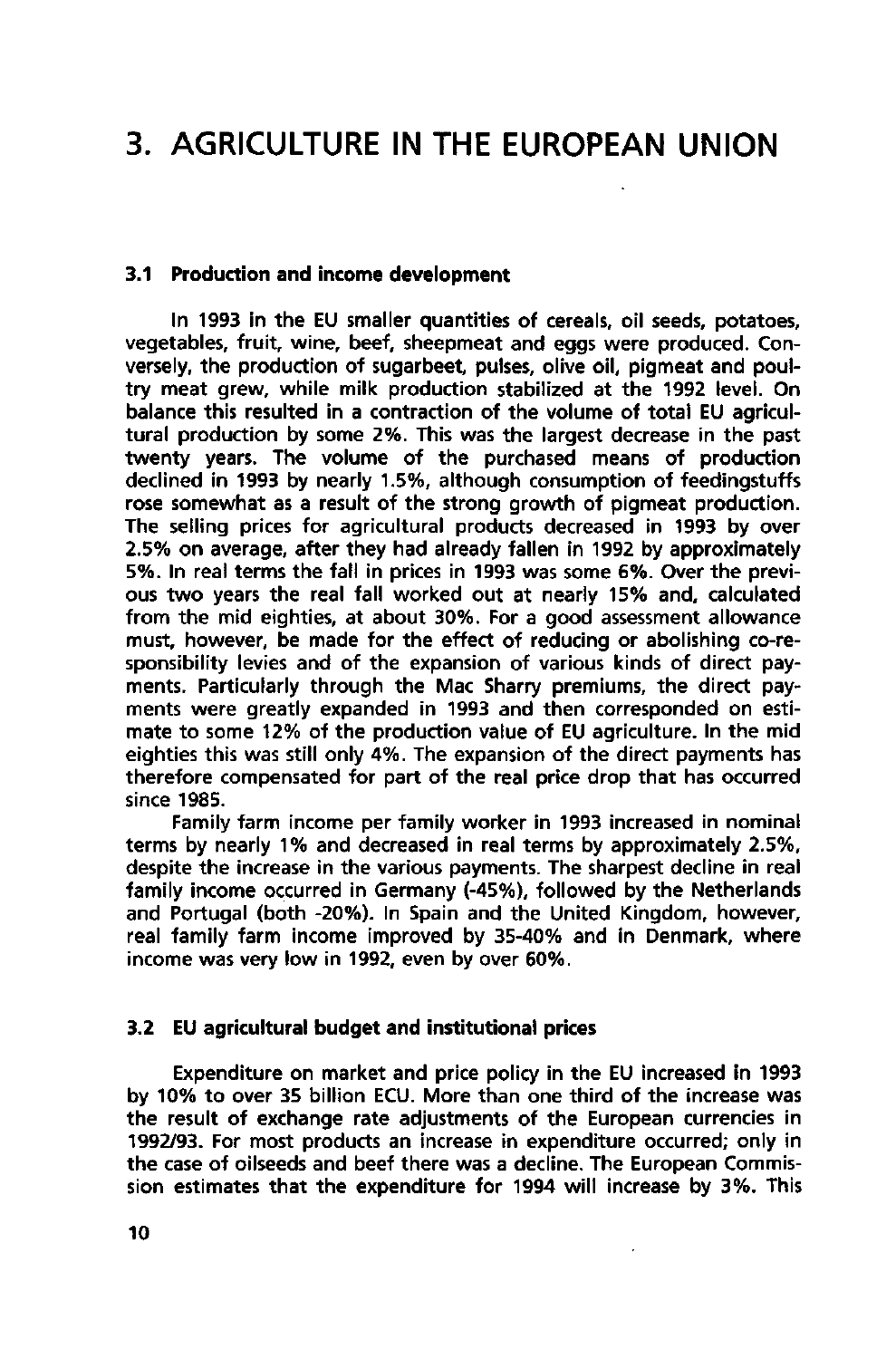increase is, among other things, related to the budgetary consequences of the Mac Sharry reform, which weigh on the budget for the first time to their full extent in 1994.

Probably expenditure in 1994 will stay just within the agriculture guideline, that was set during the European Summit in Brussels in 1988 as a ceiling for agricultural expenditure. The guideline, which was established at 27.5 billion ECU in 1988, had a value of 36.7 billion ECU in 1993. In the period 1988-93 spending on agriculture was always 1 to 5.5 billion ECU below the guideline. Considering the modest economic development in 1994, there is a possibility that agricultural expenditure in 1995 will exceed the guideline. In that case further measures have to be taken.

The decisions on the institutional agricultural prices for 1993/94 amounted for most products to a freezing of the support price level. By adjustments in the agromonetary field the ECU prices were lowered by 1.5%, but as a result of raising the green rates of the various weak currencies, the price level in national currency rose by over 8% on average. Even when allowance is made for the price reductions as part of the Mac Sharry reform, there was a real increase in the support price level. This had not occurred since 1982/83. For 1994/95 a limited reduction of 0.3% of the support prices in ECU was decided on, but in national currency the prices were raised by approximately 2%.

### **3.3 Reform of EU agricultural policy**

In mid 1993 the Mac Sharry reform of EU agricultural policy entered into effect, which broadly speaking meant a shift from price support to conditional direct payments for beef and for a number of arable products. In the first year of the reform, in which the greater part of the cereal price reduction has been realized, over 2.5 million arable farmers have applied for compensatory premiums for a total area of 46 million hectares. Of this area, 4.7 million hectares have been compulsorily set aside. In addition, in 1993/94 a further 1.5 million hectares was voluntarily set aside, so that the total area of set-aside corresponded to more than 9% of the area of arable land in the EU.

The fall in cereal production by some 2% was, however, much smaller than the decline by 8% of the area under cereals. Even when allowance is made for the low level of the returns per hectare in **1992,**  this development points to an increase in the average hectare yields, which is above all the result of taking poor land out of production. Partly as a result of the real price reduction of cereals of approximately 14%, sales of cereals in 1993/94 were some six million tons above those of the year before. About two thirds of this growth in sales were accounted for by a higher consumption of cereals in feed. Incidentally, the consumption of cereals for feed in 1993/94 was still clearly lower than the average consumption of nearly 90 million tons in the first half of the eighties. Therefore it remains to be seen whether, through the sharp price reduc-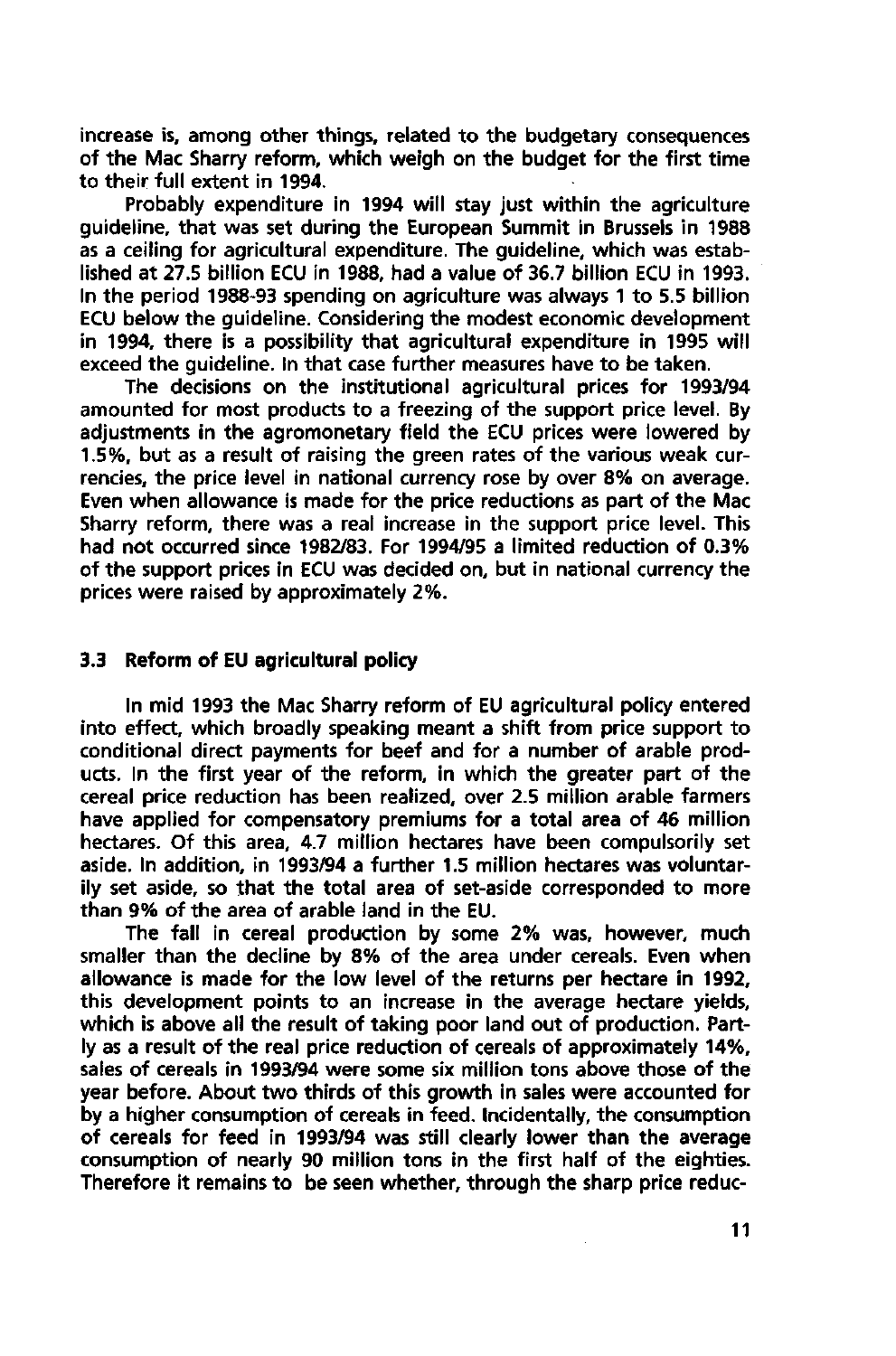|                                 | "1983"<br>a) | *1986* | <b>•1989</b> | 1991 | 1992 | 1993<br>(estimate) |
|---------------------------------|--------------|--------|--------------|------|------|--------------------|
| Production (in millions         |              |        |              |      |      |                    |
| of tons)                        | 153          | 157    | 162          | 181  | 168  | 165                |
| <b>Consumption (in millions</b> |              |        |              |      |      |                    |
| of tons)                        | 140          | 142    | 136          | 141  | 133  | 139                |
| Real price (1985=100) b)        | 114          | 97     | 80           | 74   | 68   | 59                 |

**Table 3.1 Production, consumption and real price development of cereals in EU-12** 

**a) "1983" = average 1982, 1983 and 1984 etcetera; b) Deflated with price index of the gross domestic product of EU-12.** 

**Source: E. Cook and B. Hill, Economic aspects of cereal production in the EC, Luxembourg, 1994; supplemented by estimates of LEI-DLO.** 

tion, the downward tendency in the consumption of cereals in feed has really broken through. The considerable real fall in the cereal price in the EU between 1983 and 1992, i.e. before 'Mac Sharry', was accompanied by a stagnation in cereal consumption (table 3.1). This indicates that the expectations with regard to the additional sales as a result of the recent price reductions cannot be very high.

The export surplus of cereals amounted to some 26 million tons in 1993/94. Under the commitments of the GATT agreement the EU has to reduce the export surplus of cereals from 32 million tons to 23 million tons between 1995 and 2001. In the short term, the policy reform offers sufficient relief to bring the export surplus of cereals into line with these commitments. In the longer term, when cereal production per hectare increases further through technical developments, the experiences of 1993/94 give rise to doubt on this point. The Commission estimates cereal production in the EU in 1998 at 175 million tons. OECD forecasts work out at about the same amount, which would then be accompanied by an export surplus of some 20 million tons. Others consider a production level of 180-185 million tons more probable. In the latter case, having regard to the GATT agreement, a further adjustment of cereal policy would certainly be necessary.

The existing sugar regulation, which has remained outside the Mac Sharry reform, has again been extended to 1994/95. To counter an overproduction of starch, it has been decided with effect from 1995/96 to impose a quota scheme for potato starch.

Reform of beef policy included among other things a reduction of the intervention price, increased compensating premiums and a restriction of intervention. Through the cyclical decline in beef production, the intervention stocks at the beginning of 1994 were small and the beef market caused no problems. The projections of the export surplus in the medium long term suggest that an appeal will regularly have to be made on the safety net regulation, so that during the peak of the beef cycle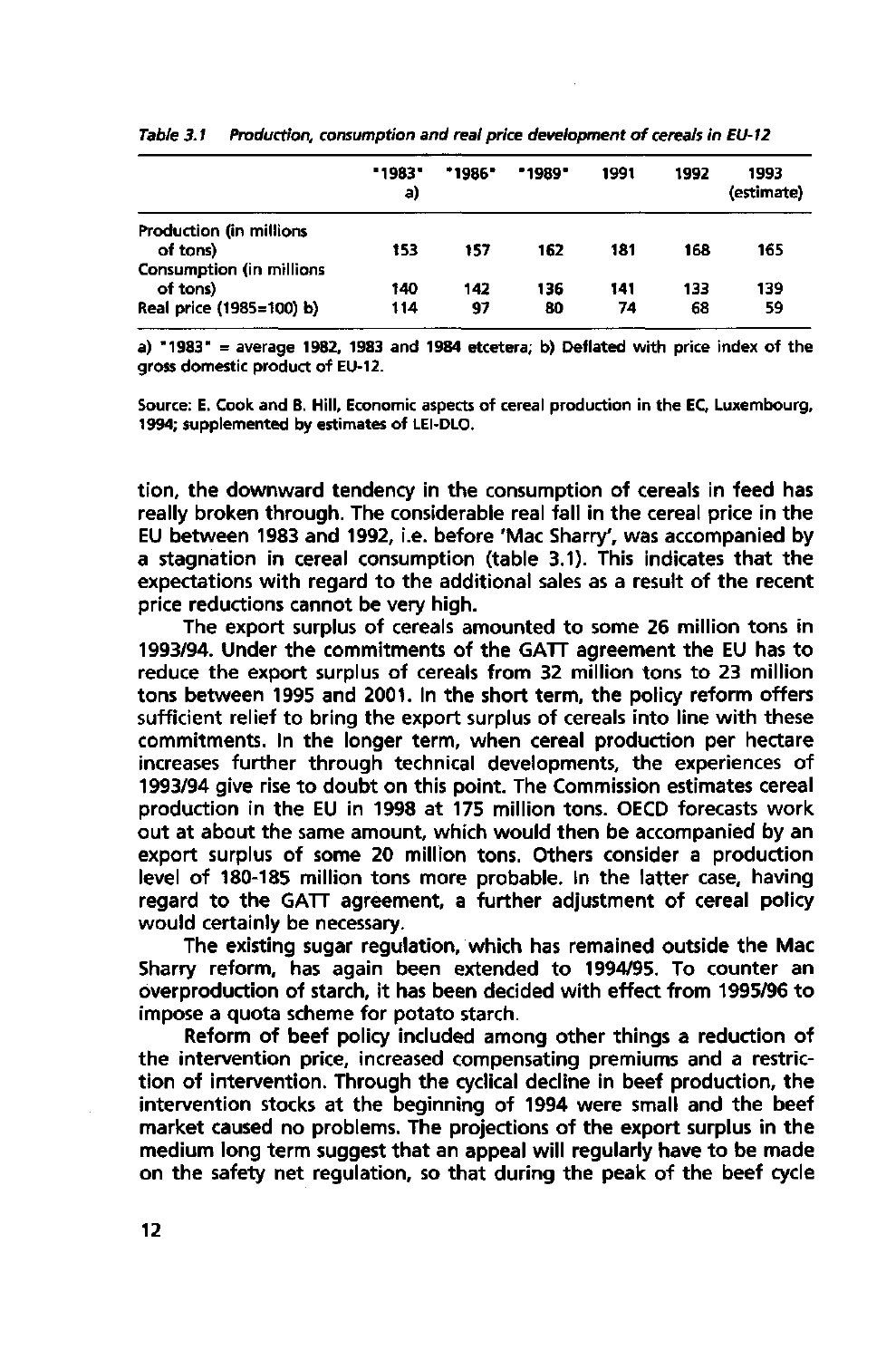the low safety net prices will be decisive for the market price and not the intervention prices on which the compensations are based.

The Mac Sharry reform presented the possibility of cutting the EU milk quota for 1993/94 by 1%. With regard to the development of the intervention stocks of butter and skimmed-milk powder in 1993, there was little reason for the European Agriculture Ministers to make this cut. Italy, Greece and Spain were even temporarily assigned additional milk quota, whilst the quotas for the northern Member States were also raised. The price of butter, however, was reduced. Expenditure on the dairy sector is still fairly extensive, which is connected with the fact that milk production in the EU exceeds internal consumption by 15-20%. At EU level, dairy policy is not fundamentally under discussion.

Although the Mac Sharry reform has been only partly introduced in practice, the discussions on further adjustments of the Common Agriculture Policy continue. Among other things, a further replacement of price support by (temporary) direct payments is advocated, whereby the Member States would have to play a greater part, also financially.

The Mac Sharry reform related principally to the northern products. Meanwhile the Commission has also made proposals for a policy reform for some southern products. That relates in the first place to wine, for which a quota regulation has been suggested. The size of the proposed wine quota is 20-25% below the present level of production, but still nearly 20% above the volume of consumption. It has further been decided to reopen the uprooting regulation for fruit trees for 1994/95. Besides that, it has to be expected that the fruit and vegetable sector will be faced with a limitation of intervention.

### **3.4 Structural and rural policy**

Within agricultural structural policy, attention is shifting increasingly from modernization measures to support for production methods that are compatible with conservation of the landscape, nature and environment and to regional measures. At the end of the eighties about a quarter of EU expenditure on agricultural structural policy went to the less favoured areas directive. Under this scheme farmers in less favoured areas can be granted direct income support. The payments, which are based on the numbers of animals or hectares, varied in 1990 from approximately 350 ECU per farm in Greece, Portugal and Spain to more than 3,000 ECU in Luxembourg and the United Kingdom. A comparison of the direct subsidies per family worker in less favoured areas and normal areas shows that subsidies in less favoured areas are in general higher. In less favoured areas in the northern and central parts of the EU the payments are over three times as high as in normal areas, whereas the differences in the southern part of the EU are very small. The socioeconomic situation in less favoured areas differs considerably. An income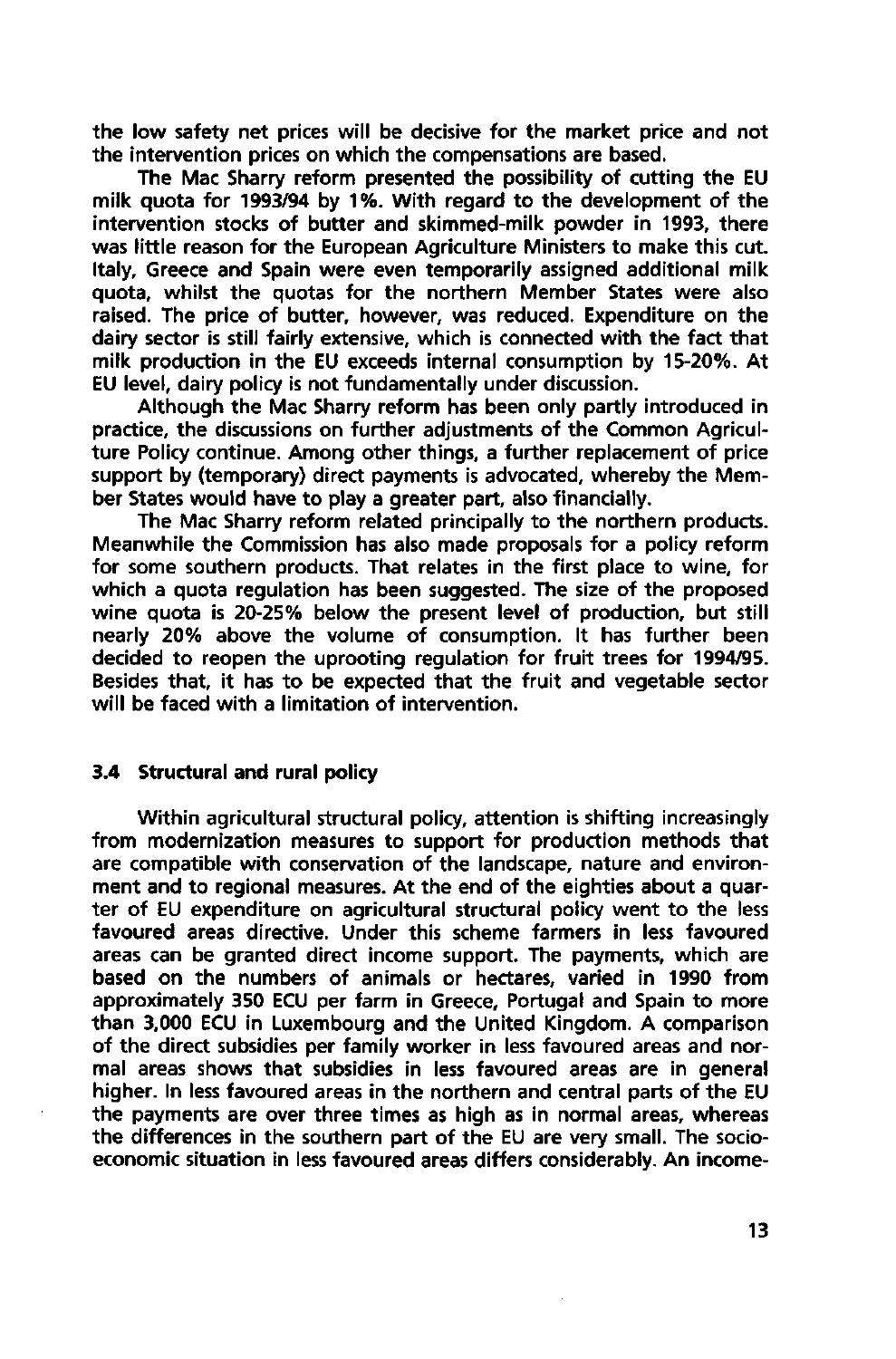supporting policy is therefore not the most effective form of policy for all regions. In fact a territorial approach is needed.

The number of regions in the EU that fall under objective 1 and objective 5b has considerably increased for the period 1994-1999. These areas have priority within EU structural policy. Of the financial resources that become available between 1994 and 1999, 96 billion ECU is intended for the objective 1 areas and 7 billion ECU for the objective 5b areas. Of this, 300 million ECU has been allocated to the Netherlands.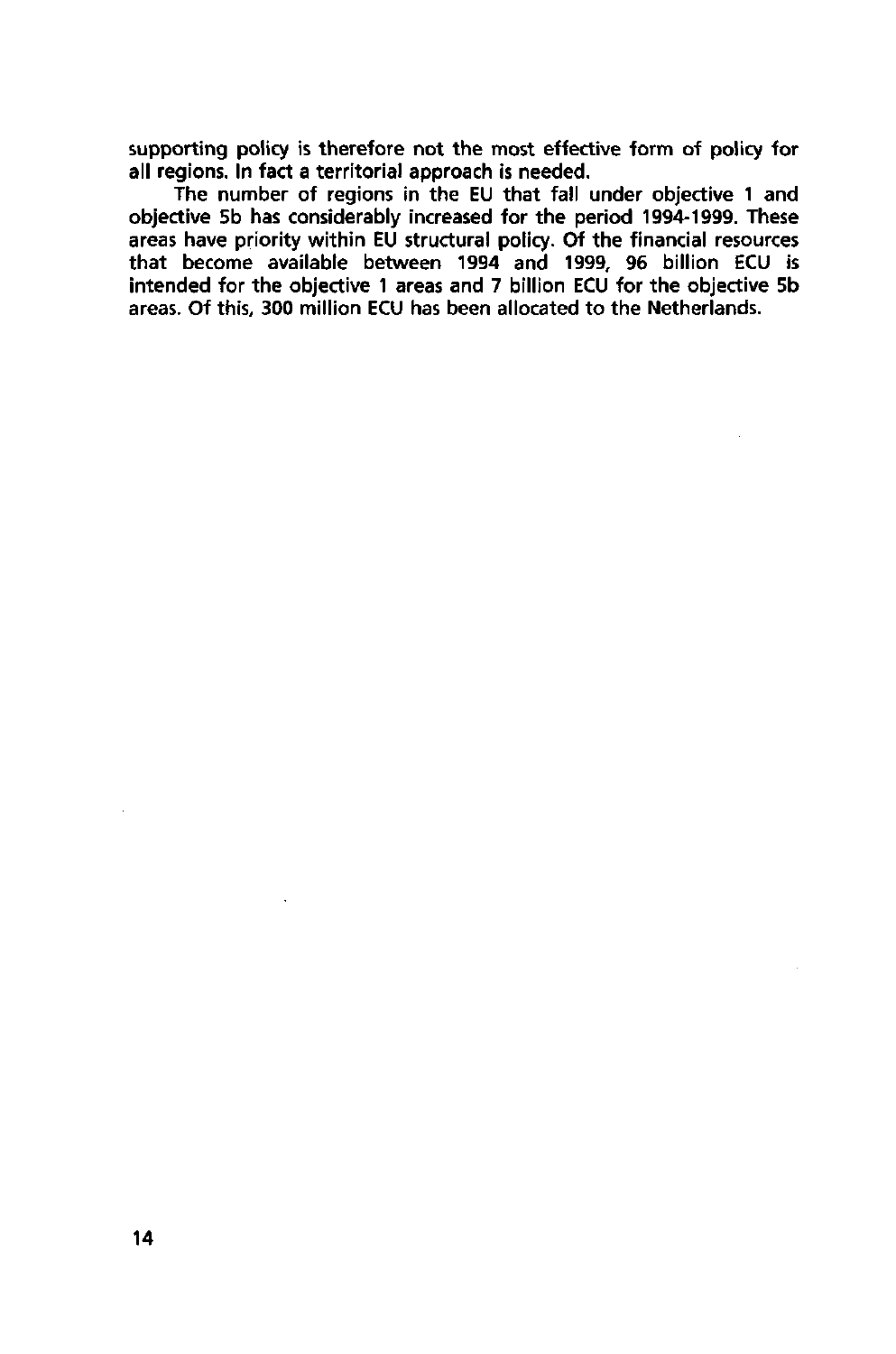## **STRUCTURAL DEVELOPMENTS IN DUTCH AGRICULTURE**

### **4.1 Development of the number of holdings and workers in past years**

In May 1993 there were in the Netherlands over 92,000 full-time holdings registered in agriculture and horticulture. This number was 1.4% less than in the preceding year. This drop was clearly less than in the period 1987-1992, when the annual decrease amounted to over 2.5%. The decline in the number of holdings was greatest among the specialized dairy farms (-3.2%). The number of part-time holdings in the Dutch agricultural sector in 1993 was over 27,000, which meant an increase of 1.3% between May 1992 and May 1993. This rise was equal to that in the period 1987-1992. The number of part-time holdings corresponds to nearly 23% of the total number of agricultural and horticultural holdings. Nearly half of the part-time holdings apply themselves to keeping grazing animals, such as sheep and beef cattle.

The presence of a successor is an important condition for the continuation of agricultural holdings. In May 1993 a successor was present on 45% of the full-time holdings with a farmer of fifty years or older. This percentage corresponds to that in 1988. However, on the glasshouse holdings the succession percentage has fallen considerably from 48 in 1988 to 43 in 1993. This is probably related to the poor income development and the threatening costs of environmental measures. On the specialized dairy farms the succession percentage is relatively high.

The total number of workers in the agricultural sector in May 1993 was over 290,000, 0.3% less than in the year before. In the period 1988- 1993 a slight rise occurred in the number of workers, which was the result of a limited decrease in the number of family workers on the one hand and a considerable rise in the number of non-family workers on the other. The share of the non-family workers in the total agricultural labour supply has as a result risen from 17% in 1988 to 21% in 1993. In horticulture the share of this personnel, of some 50%, is much higher than on animal and arable farms, where it is some 7%. The number of female workers increased between 1988 and 1993 by nearly 2% per year, whereas the number of male workers fell annually in that period by over 0.5%. The labour supply in agriculture has received increasing attention in recent years. Bottlenecks in this include the underexposure of labour as a strategic factor in business policy, the seasonal ups and downs in the demand for labour and the lack of recruiting and binding capacity of the agricultural sector.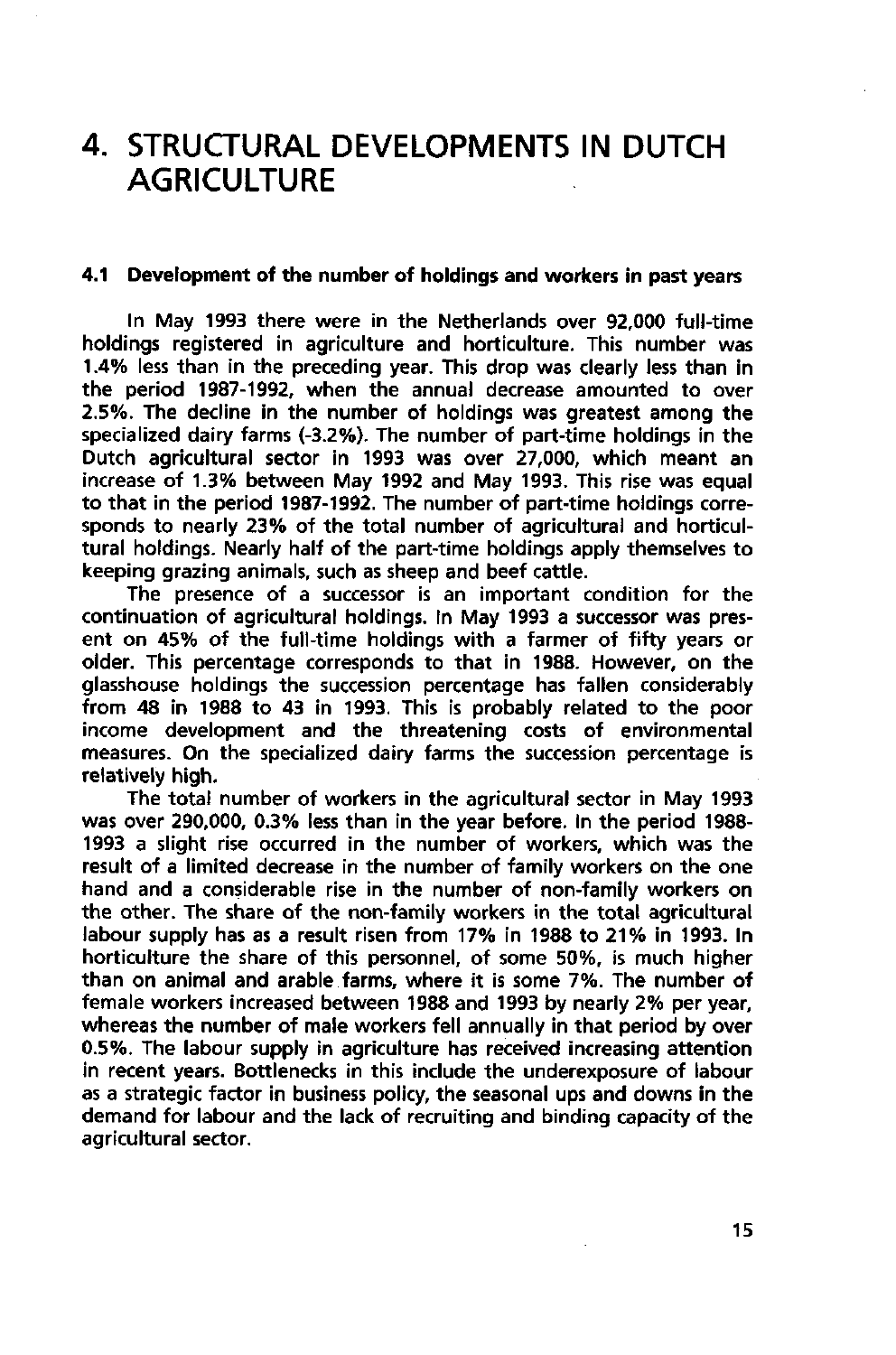#### 4.2 **Land** use **and landscape conservation**

The agricultural area, which covers more than 70% of Dutch territory, has declined from 2.5 million hectares in 1950 to 2.4 million hectares in 1989 (table 4.1). The strongest decline in the agricultural area occurred in the seventies (-0.5% per year). Thereafter the reduction was not even 0.2% per year. The wooded area has grown from 240,000 hectares in 1950 to 300,000 hectares in 1989. The area of nature reserve has conversely fallen from over 260,000 hectares in 1950 to 140,000 hectares in 1989.

Expectations are that the withdrawal of land from agricultural use for building etcetera, but above all for laying out forests and nature reserves, will be somewhat greater in the years to come than it was in the recent past. This is connected with the policy intentions of the government to expand forests and nature reserves by 190,000 hectares in the next 25-30 years. For the time being, it is not clear to what extent it is necessary or desirable that land be bought up and managed by government bodies or that it be managed by farmers. From a financial point of view the decision will probably favour government bodies in strict forms of conservation - in which natural values are closely protected and favour farmers in light forms. Calling in farmers to assist in nature and landscape conservation at the same time meets their growing need for other sources of income. In 1993 over 4,500 Dutch farmers had concluded a conservation agreement for in total some 30,000 hectares under what is called Relation Paper Policy. In this Paper (from 1975) the Dutch government presented the broad outlines of the policy on the relation between agriculture and the conservation of nature and landscape. The intention is that the area with conservation agreements is ultimately extended to 100,000 hectares.

| Agricultu-<br>ral use a) | <b>Nature</b><br>reserve | <b>Forests</b> | Other land<br>use a) |
|--------------------------|--------------------------|----------------|----------------------|
| 2.512.9                  | 264.2                    | 242.2          | 277.7                |
| 2.552.2                  | 235.6                    | 267.9          | 307.1                |
| 2.551.9                  | 199.1                    | 298.1          | 328.8                |
| 2.425.2                  | 160.3                    | 294.0          | 514.4                |
| 2.397.4                  | 149.7                    | 300.3          | 544.7                |
| 2.383.3                  | 143.8                    | 304.1          | 559.5                |
|                          |                          |                |                      |

**Table 4.1 The development of land use in the Netherlands, 1950-1989 (x 1,000 hectares)** 

**a) The data before and after 1970 are not entirely comparable.** 

**Source: CBS, Land Statistics, various years.**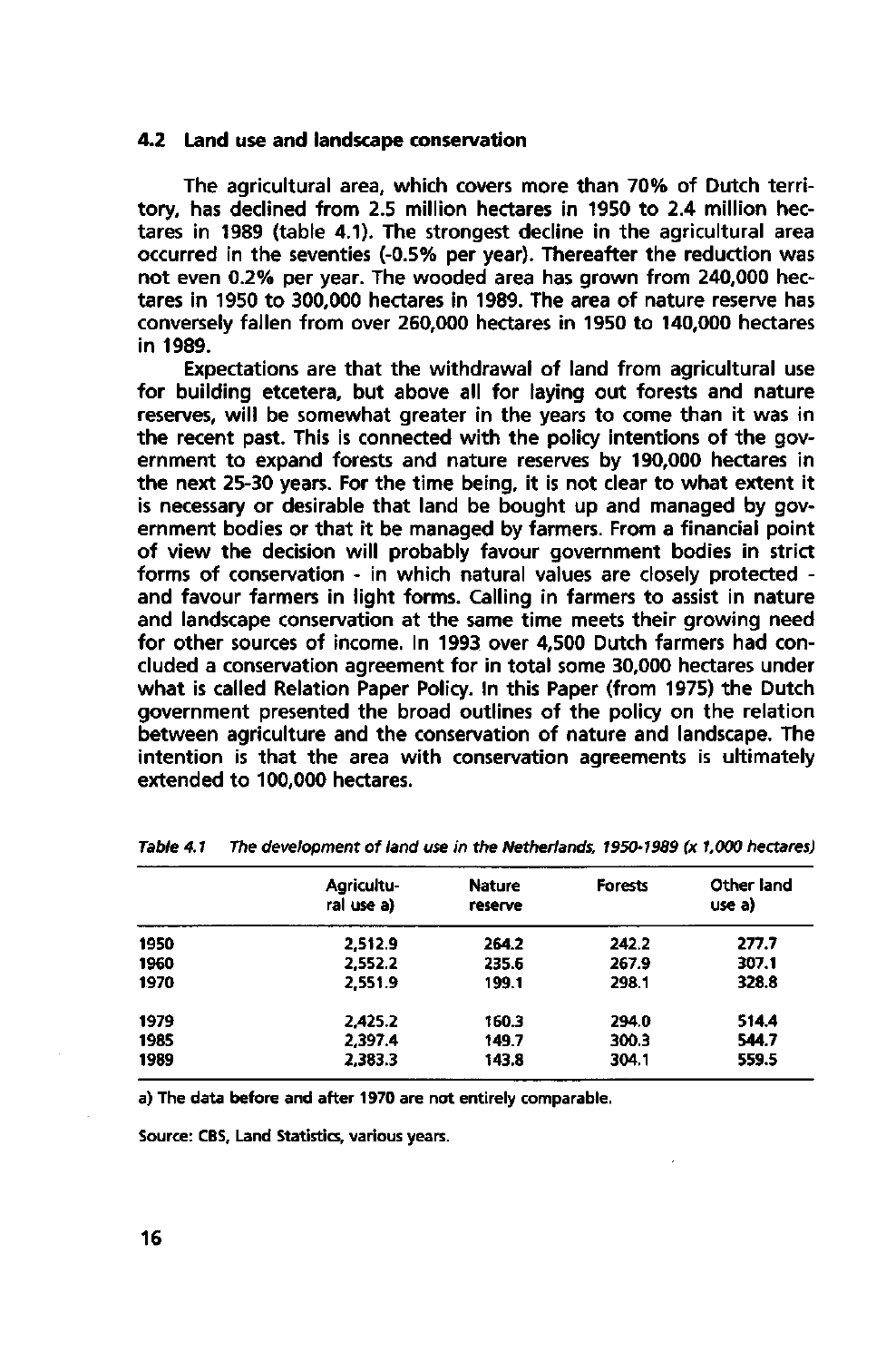### **4.3 Cropping plan and land prices**

The total registered area of agricultural land in the Netherlands amounted to 1,987,000 hectares in May 1993, which was a little more than in the preceding year. The area of grassland (1,063,000 hectares) and the area of outdoor horticulture (101,000 hectares) remained practically the same. The area of arable land (566,000 hectares) contracted by 2.6%, the greater part (11,000 hectares) accounted for by potatoes. The area under fodder crops (green maize) has conversely grown by 11,000 hectares to 235,000 hectares and the set-aside area increased by about 6,000 hectares to some 23,300 hectares. The area of horticulture under glass also increased and amounted to 10,300 hectares.

The spatial allocation of the various agricultural activities did not undergo any sweeping changes in the past decade. Only intensive livestock farming has concentrated somewhat more strongly in the sandy area in the south of the country, where by now more than half of this branch of farming is to be found. The share in arable production of the traditional arable areas in the north and southwest of the country has somewhat lessened. Horticulture under glass has in the last ten years spread somewhat more strongly over the country, although nearly 70% of these activities still takes place in the west of the country.

There is a possibility that in the future a shift of livestock farming from the sandy areas in the east and south of the country to the north and to Zeeland (southwest) is going to occur. Such a movement proceeds from the policy of reducing the environmental burden - particularly ammonia emission - and lowering the pressure on the land market. The spatial planning for intensive livestock farming is aimed at maintaining the regional concentrations, whereby the production must be 'clean'. For horticulture under glass, bulb-growing and tree nurseries the endeavour is to maintain and strengthen the existing centres.

The average land prices in the Netherlands in 1993 maintained themselves at about the same level as in 1992. However, at regional level there were both price increases and price cuts. For a hectare of unlet land without buildings approximately 38,000 guilders 1) was paid on average and for a hectare of let land without buildings 20,000 guilders. The level of the land price is chiefly determined by the expectations with regard to the future family farm income per hectare. Further, manure policy has an upward effect on land prices, whereas the milk quota system has a downward effect. In some areas with intensive agriculture such as the North Brabant Sandy Area and North Limburg, land prices fell in 1993. In other areas, such as the Frisian Peat Grassland district and the Peat Grassland Area in South Holland, precisely the opposite took place, partly under the influence of the favourable results in dairy farming.

<sup>1)</sup> In 1993 one guilder was 0,46 ECU.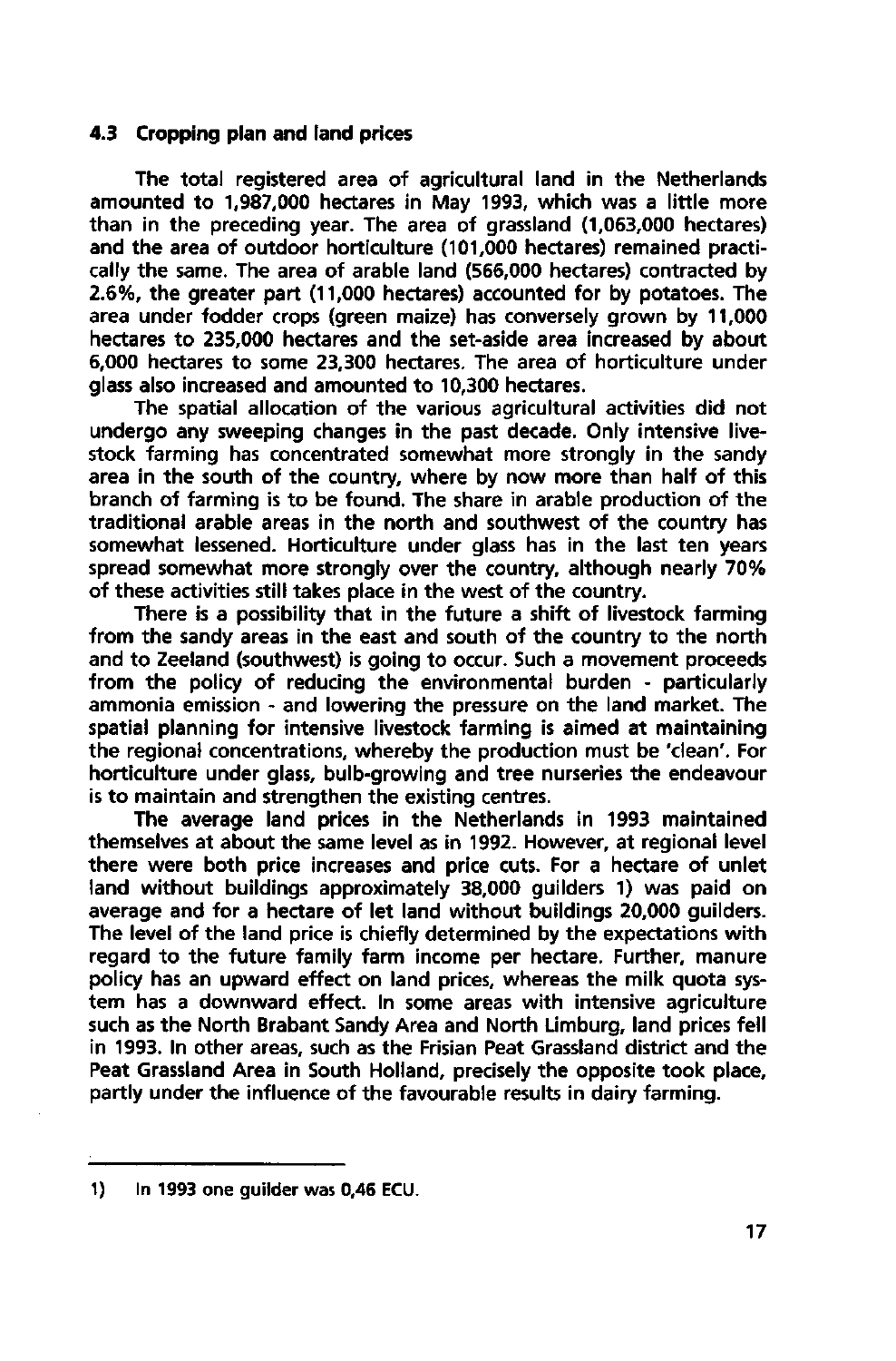The area of let land in the Netherlands fell between 1950 and 1993 from 1,225,000 hectares to 606,000 hectares, and today covers only 30% of the total agricultural area as against more than 52% in 1950. Leasing of land by private persons has declined more strongly than leasing by the government and organizations. Causes of the decrease in the leased area are: 1) the relatively low rentals in relation to the price of land, so that the direct return for the landlord is very low, and 2) the phenomenon that the price of let land is only slightly more than half of the price of unlet land. The latter is largely connected with the strong legal position of the tenant. The government is trying to do something about both these aspects. It can be established that the decline in the leased area has been proceeding somewhat more slowly in recent years than before.

### **4.4 Production capacity and production structure**

In 1993 the production capacity in various parts of the Dutch agricultural sector was less than in the year before. This decline cannot be viewed in detachment from the depression in various sectors, which is bound up in part with changes in policy. Nevertheless, pig-keeping and vegetable growing under glass did display some growth. With the introduction of the milk quota system and the Interim Intensive Livestock Farming Act in 1984 an end came to the unhampered expansion of livestock farming. Between 1984 and 1991 the size of all continued farms increased on average by nearly 6%. However, on among 20-30% of the farms contraction occurred.

On the arable farms the area under horticultural crops increased from 12,000 hectares in 1984 to 20,000 hectares in 1991, but on the whole outdoor vegetable-growing on most farms remains a marginal event. The average size of the arable farms in this period grew by 3% and the deployment of labour fell by 5%. On dairy farms the milk quota system led to a reduction in the number of dairy cattle and to keeping more beef cattle. The size of the dairy farms decreased by an average of 5% between 1984 and 1991. Conversely, labour productivity did not fall, owing to the fact that the volume of labour simultaneously decreased by some 7%.

On a large number of the smaller dairy farms the quota has been wholly or partly sold, above all to medium-sized and large dairy farms. In the period 1988-1991 5% of the farms were annually involved in the transfer of milk quota. On average approximately 300,000 tons of milk quota were sold every year. This corresponds to more than 2.5% of the total Dutch milk quota. In recent years the price of the milk quota has been around four guilders per kilogram. In addition to buying and selling, renting and leasing milk quota also takes place on a large scale. In 1991 over 280,000 tons were involved in renting and leasing.

Despite restrictions from the viewpoint of environment and physical planning, the Dutch pig population grew from 11 million in 1984 to 13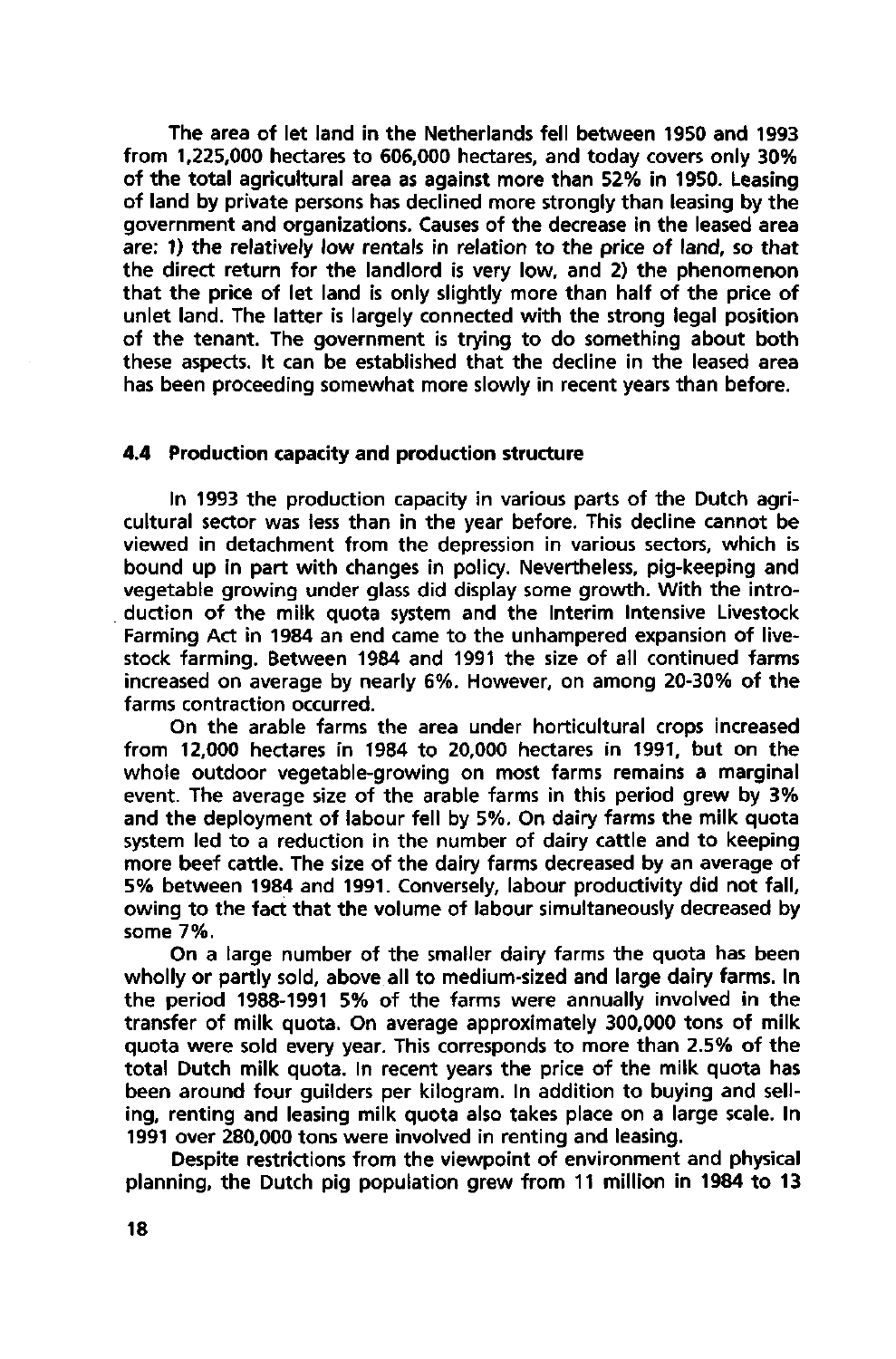million in 1991. The average size of the continued pig farms grew by 6%. Some 70% of the breeding pigs and over 50% of the fattening pigs were kept on specialized farms in 1993. The importance of 'closed farms' - farms that keep both breeding and fattening pigs - has been growing strongly in recent times. A major explanation for this is that the risk of outbreaks of contagious diseases is less on closed farms. The size of and the volume of labour employed in glasshouse holdings both grew between 1984 and 1991 by some 25% on average. Cultivation has been further intensified, which is connected among other things with the transition from growing in soil to substration cultivation.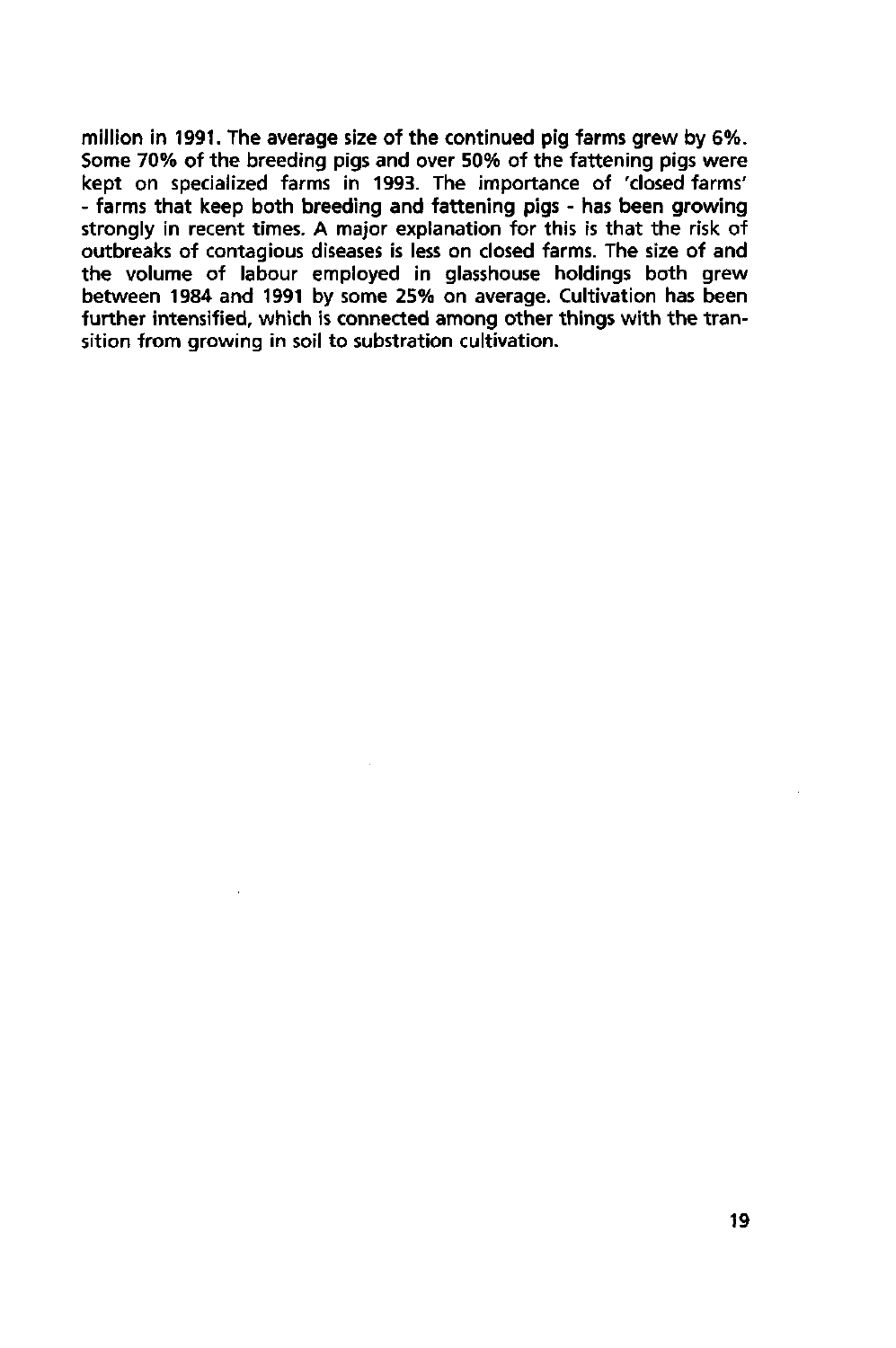## **5. AGRICULTURE AND THE ENVIRONMENT**

### **5.1 Results of environmental policy**

The efforts to have the Dutch agricultural sector produce in a more sustainable fashion are beginning to have an effect. For instance, the use of pesticides lessened by nearly a quarter between 1985 and 1992 and ammonia emission by over a third. In addition the surplus of phosphate and nitrogen has been cut back by 15% and 20% respectively. However, energy consumption - and thus  $CO<sub>2</sub>$  emission - in the agricultural sector is still displaying a rising trend. It also looks as if the policy objectives of reducing the emission of pesticides to surface water and decreasing the desiccated area will not be met in time.

Agricultural environmental policy in the Netherlands is criticized from two sides: on the one hand it is claimed that it is deficient from an ecological point of view, and on the other the costs are said to be so high, that the competitiveness and the continuity of farms are endangered. So far the costs of environmental policy for the Dutch agricultural sector are limited: in 1992 the net costs amounted to an estimated 3.3% of the net value added. The environmental costs, of which livestock farming bore the brunt, related above all to facilities for manure storage, low-emission manure spreading and manure disposal.

Expectations are that the environmental costs will rise fairly quickly and in 2010 be about five times as high as in 1992. This rise will result in considerable tension between what is ecologically desirable and economically feasible. This tension can be removed in part by technical innovation and by an agricultural environmental policy in which the creativity of those directly responsible is encouraged as much as possible. In an individualized approach of this policy environmental costs can be kept down to a minimum.

#### **5.2 Manure policy**

An example of this approach is a 'mineral registration system', in which the input and output of minerals per farm is registered. In that way a mineral surplus can be calculated per farm and if necessary subjected to a charge. The intention was to make such mineral registration obligatory for all Dutch animal farms as from January 1, 1996. However, on account of problems with implementation and control, this has been postponed. As an alternative the 'manure sales scenario' has been proposed, in which a charge is imposed on manure that cannot be disposed of in a responsible manner. Other aspects of manure policy concern a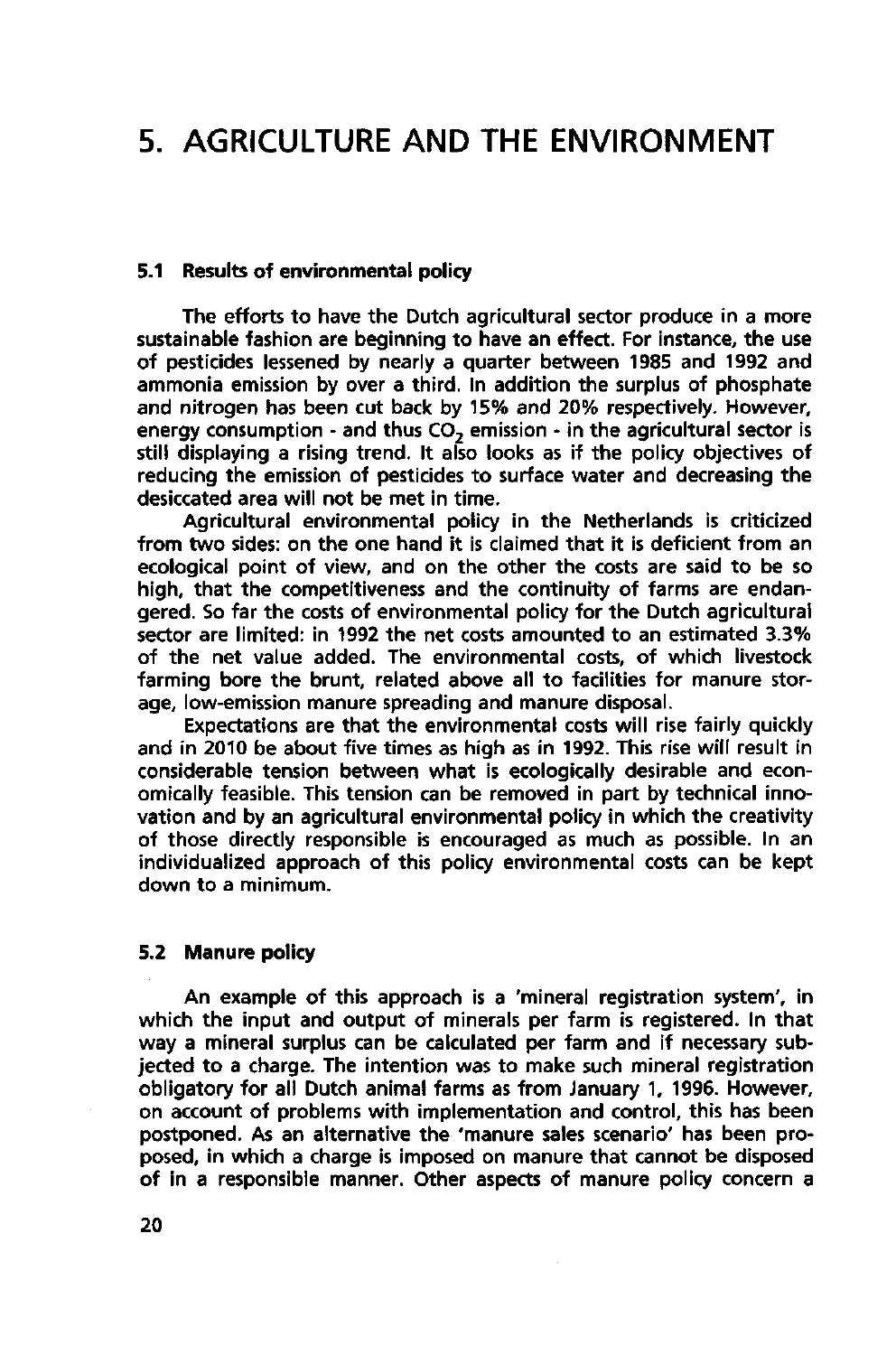30% reduction in the phosphate production rights of the livestock farmers and the Manure Reallocation Act. This law, which renders possible trade in manure rights under many restrictions, will probably lead to a limited readjustment and an increase in scale of the remaining farms in intensive livestock farming in the concentration areas. Incidentally, farm expansion is also hampered by the introduction of the Ammonia and Livestock Farming Act, because expansion is in many cases possible only if elsewhere in the local area a reduction of the emission takes place, or if the emission on the farm involved is reduced. The latter can be achieved with the aid of the Green Label stalls, from which much less ammonia is released. In the last few years ammonia emission by the agricultural sector has decreased considerably: between 1990 and 1992 by over a quarter as against less than 15% in the five years before. Practically the whole decrease was accounted for by low-emission manure spreading.

#### **5.3 Use of water, pesticides and energy**

Both the emission of ammonia and the withdrawal of ground water and the resultant reduction of the ground water level, lead to a decline in the ecological quality of woods and nature reserves. In the latter the agricultural sector plays a part by the use of ground and surface water for drinking water for livestock and for irrigation, and by the performance of land development projects, such as the water level reduction. To counter desiccation, Dutch policy is aimed at a reduction in ground water consumption, which has to be attained by a charge. Infrastructural and land development measures are also envisaged.

The objective of reducing the use of pesticides by 35% in 1995 and by 50% in 2000 in respect of the reference period 1984-1988 will be attainable, broadly speaking. The aforementioned reduction in use is connected, among other things, with more economical spraying by the farmers, mechanical instead of chemical weed control, the use of resistant varieties, the application of biological control methods, restrictive rules with regard to soil disinfection, changes in market and price policy and above all the introduction of new active ingredients. To reduce the emission of pesticides to ground and surface water, the Discharge Order was enacted; this lays down that glasshouse holdings must be connected to a sewer system within a few years.

Energy consumption by the agricultural sector, about three quarters of which is accounted for by horticulture under glass, has been increasing in recent years. This is connected with the considerable expansion of the area under glass and with a switch to production methods that demand more energy per hectare. The possibilities of saving energy on glasshouse holdings, such as insulation of heating boilers, heat storage, heat pumps, double glazing, combined heat and power plants and use of residual and waste heat, are sometimes difficult to realize for economic or organizational reasons.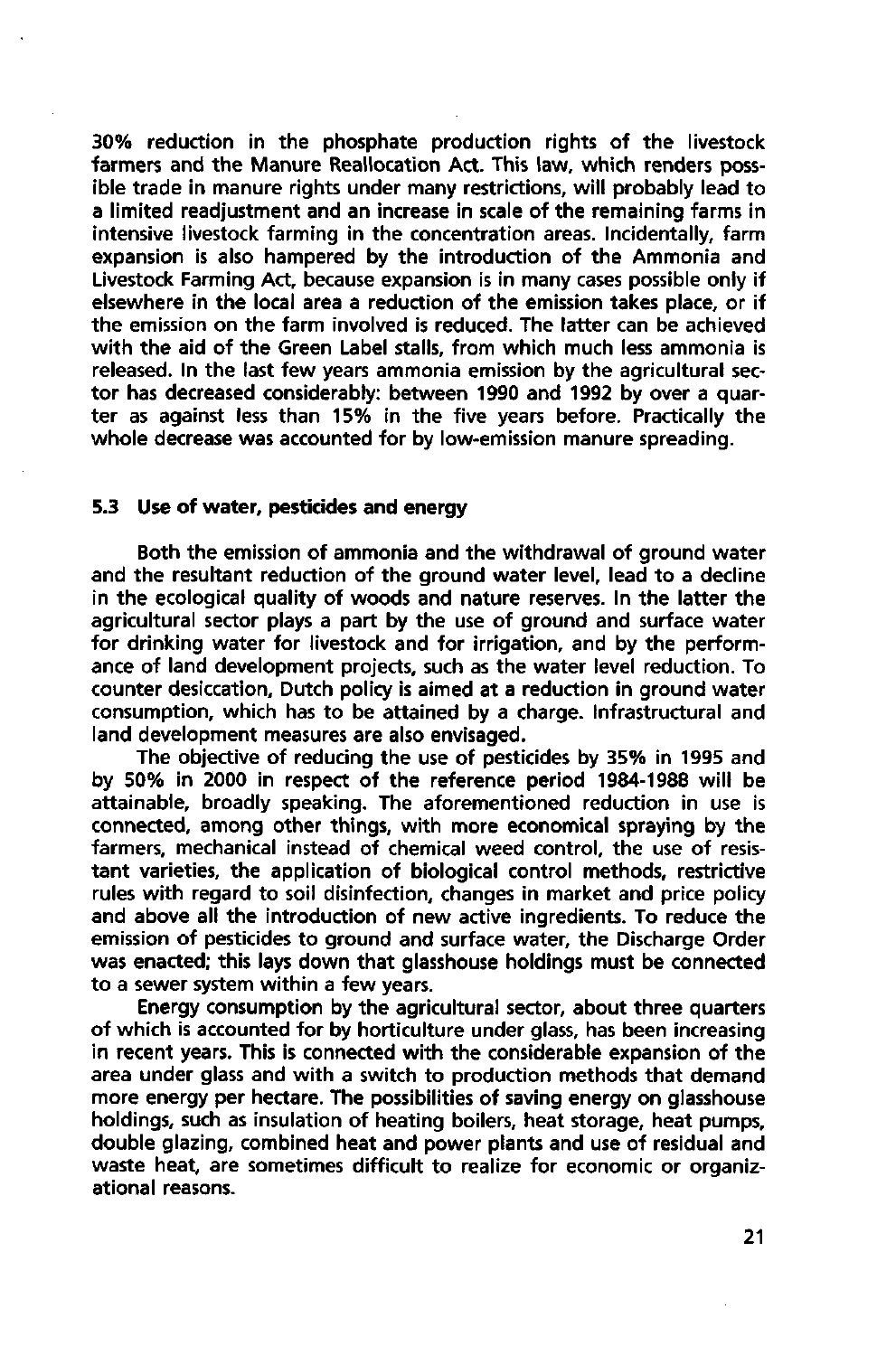## **6. PRODUCTION AND TRADE**

#### **6.1 Agricultural and horticultural production in the Netherlands**

The total volume of production of Dutch agriculture and horticulture grew by 1% in 1993 and the prices have fallen by 5% on average (table 6.1). Arable production in 1993 was somewhat greater than in the year before. The production of coarse grains displayed a sharp increase of more than 30% as the result of a larger area and higher hectare yields. The production of seed and starch potatoes increased through higher yields per hectare. Conversely, production of sugarbeet, ware potatoes, pulses and onions was lower. The prices of arable products rose on average by nearly 5%. However, cereal prices fell by over 20%, above all as the result of the Mac Sharry reform, whereas the prices of ware potatoes, oilseeds and onions displayed a considerable rise after the drop in price in 1992.

The production of vegetables in 1993 was practically identical with that in 1992. Just as in the previous years, the supply of cucumbers and paprika's shot up. Production growth of mushrooms, however, proceeded much more slowly than in recent years and the supply of tomatoes, lettuce and winter vegetables fell. Above all through a greater supply of pears and strawberries, fruit production ended 12% above the abundant harvest of 1992. The prices of both fruit and vegetables fell in

| Product                      | Value<br>(mln. DFL.) | Changes in % in relation to<br>previous year |                 |                |        |                 |                |
|------------------------------|----------------------|----------------------------------------------|-----------------|----------------|--------|-----------------|----------------|
|                              |                      | volume                                       |                 | price          |        |                 |                |
|                              | 1992<br>(prov.)      | 1991                                         | 1992<br>(prov.) | 1993<br>(est.) | 1991   | 1992<br>(prov.) | 1993<br>(est.) |
| Arable products              | 2.675                | $-4.4$                                       | 5.2             | 0.5            |        | $-3.8 - 15.1$   | 4.5            |
| Vegetables and fruit         | 4.655                | 0.4                                          | 14.2            | 2.0            | 4.7    | $-18.8$         | $-5.0$         |
| Cut flowers                  | 3.825                | 34                                           | 4.2             | 1.0            | 7.1    | $-6.3$          | 3.5            |
| Pot plants                   | 2.200                | 73                                           | 4.5             | 3.0            | 1.5    | $-3.9$          | 1.0            |
| Other horticultural products | 1.677                | 7.5                                          | $-0.0$          | 3.0            | 2.4    | 3.0             | 1.0            |
| Milk                         | 8.735                | $-1.6$                                       | -1.6.           | 1.0            | 1.1    | 2.5             | $-1.0$         |
| Meat and eggs                | 14378                | 2.9                                          | 1.8             | 0.5            | $-1.6$ |                 | $1.8 - 14.0$   |
| Total/Average                | 38.145               | 1.9                                          | 3.2             | 1.0            | 1.0    | $-2.8$          | $-5.0$         |

Table 6.1 Development of volume and prices of agricultural and horticultural products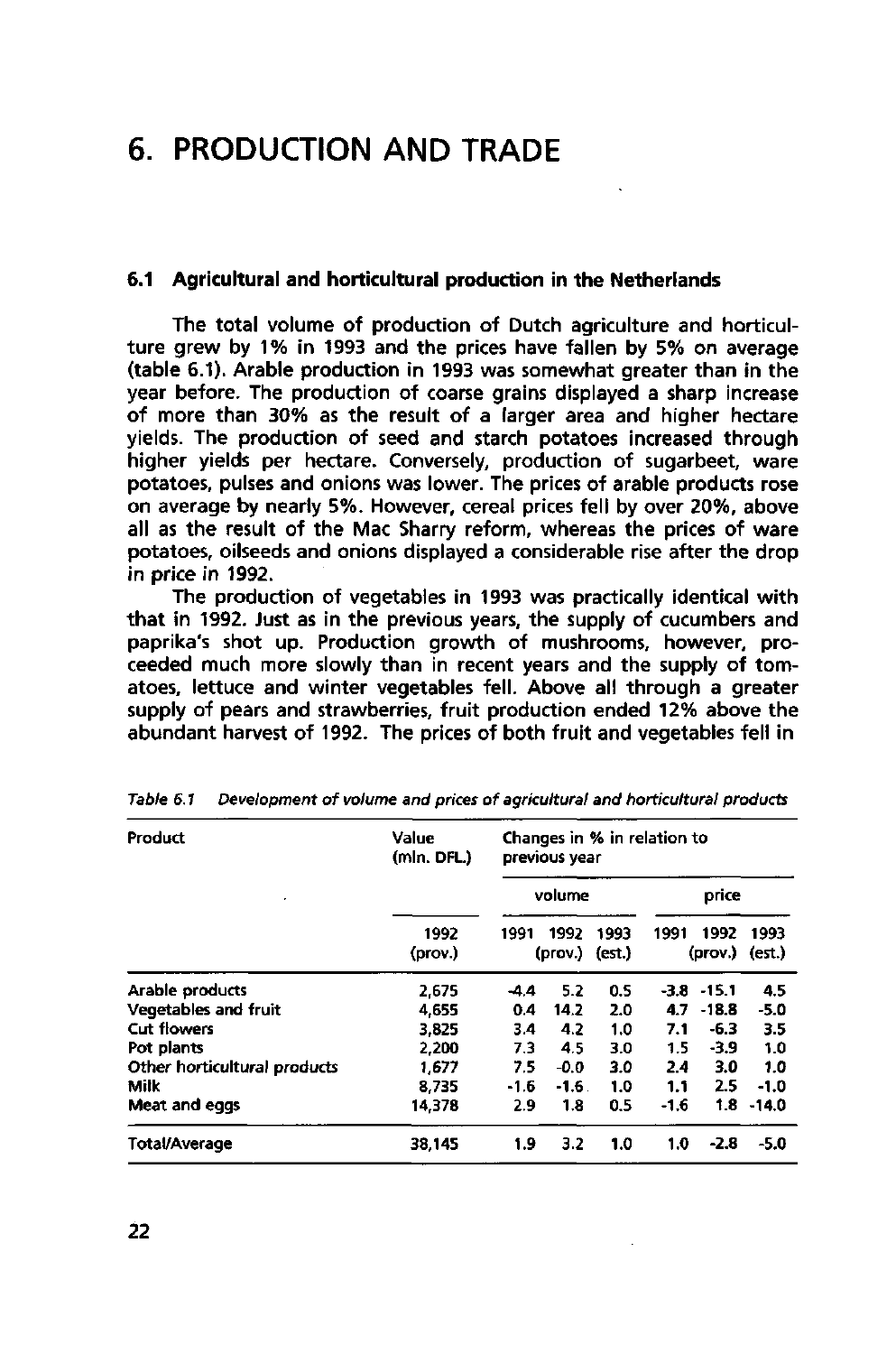1993 by some 5% on average. The poor prices are related to the large European supply of fruit and vegetables as the result of a higher production per hectare and an expansion of the area. Both the production and the prices of ornamental products in the Netherlands rose in 1993 by approximately 2%. The production of cut flowers in 1993 was only 1% greater than in the year before and the prices improved by over 3%. Roses, carnations and tulips in particular became more expensive; conversely, freesias and gerberas became cheaper. The production of pot plants rose by some 3% in 1993 and the prices went up somewhat. The supply of tree nursery products also increased slightly, but the prices did not change. The production of flower bulbs rose in 1993 by 4% and the prices went up by 2%.

Milk production displayed a modest growth in 1993 and the milk price fell somewhat. The total production of meat and eggs was practically just as large as in 1992. Less beef and veal was produced and more poultry meat, pigmeat and sheepmeat. The price of beef rose somewhat, but the other meat prices fell sharply. The low pig prices were above all a consequence of the deterioration in outlets on the export markets. The production of eggs fell by 1% and the prices lay somewhat higher.

### **6.2 Processing and consumption of agricultural products**

Nearly half of the agricultural and horticultural products of the Netherlands undergo processing in the food, drink and tobacco industry before reaching the consumer. In 1992 the direct contribution of that industry to the gross domestic product (GPD) was 3.2%. Together with the contribution of primary agriculture and horticulture, the share of the agribusiness in GDP worked out at 6.8%. With respect to 1985 the production in the food, drink and tobacco industry increased by 24%, whereas that in the total industry grew by only 15% (table 6.2). The growth of production in the livestock products sector has in recent years

|                |                               | 1985 | 1988 | 1990 | 1991 | 1992 | 1993<br>(v) |
|----------------|-------------------------------|------|------|------|------|------|-------------|
|                | Total food, drink and tobacco |      |      |      |      |      |             |
| industry       |                               | 100  | 108  | 118  | 120  | 123  | 124         |
| of which:      | livestock products            | 100  | 89   | 92   | 96   | 96   | 98          |
|                | other foodstuffs              | 100  | 118  | 129  | 128  | 133  | 136         |
|                | drinks                        | 100  | 101  | 115  | 124  | 128  | 116         |
|                | tobacco                       | 100  | 104  | 135  | 146  | 138  | 132         |
| Total industry |                               | 100  | 107  | 115  | 116  | 117  | 115         |

Table 6.2 Development of the production volume of the food, drink and tobacco industry (index of gross production, 1985=100)

Source: Central Bureau of Statistics.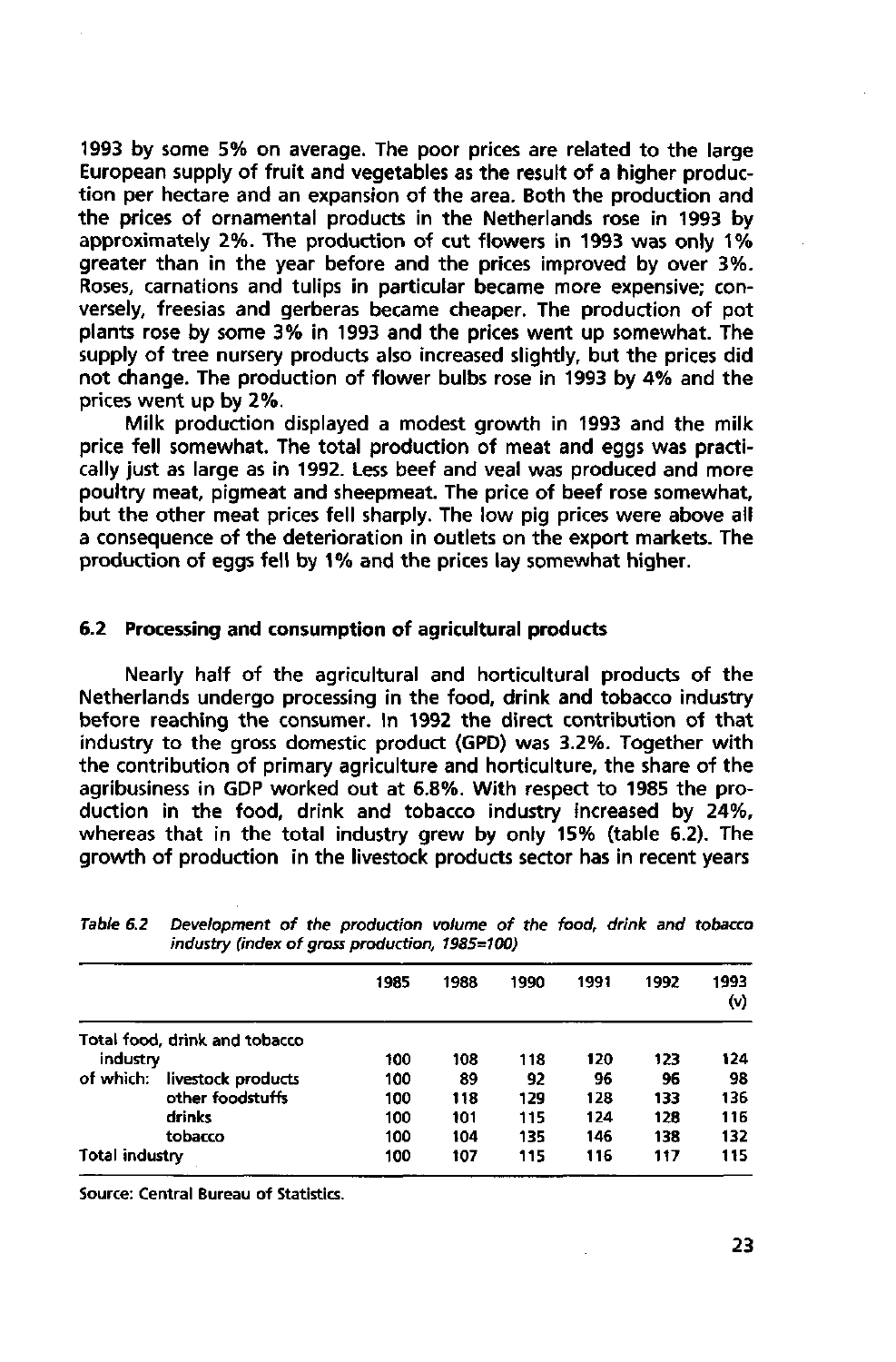again been keeping pace with that in the whole food, drink and tobacco industry. In the whole period 1985-93 this had still lagged far behind the other sectors. This was caused on the one hand by the decline in the dairy sector on account of the milk quota system and on the other by the stagnation in the slaughterhouses and the meat processing industry. Above all, the pig slaughterhouses are still confronted with an overcapacity of slaughtering hooks. Development of both the return and employment in the food, drink and tobacco industry have in recent years displayed a more favourable picture than that of the total industry.

Spending on food, drinks and tobacco in the Netherlands in 1993 exceeded 51 billion guilders. Nearly two thirds of this amount was spent on fresh and processed foods, such as bread, dairy products, vegetables, fruit and preserves and the rest on semi-luxuries, such as sweets, drinks, tobacco and ice cream. That amount corresponds to 15% of the total domestic private consumer expenditure; in 1985 the proportion was still some 17%. The cause of this relative reduction is both a volume and a price effect. In recent years stabilization of the consumption per head of the population has become apparent for most foods, except in the case of whole milk, margarine and beef, for which a clear decrease can be observed. This seems to have brought to an end the constant rise in the eighties.

### **6.3 Dutch agricultural imports and exports in 1993**

The advent of the internal EU market with effect from January 1, 1993 also meant a change in the registration of imports and exports between the EU Member States. As a result, there are no properly comparable figures available for 1993 on the development of Dutch trade with the EU Member States. It can be derived from the registered trade figures that the export volume of agricultural products and foodstuffs in 1993 has increased and that the volume of imports has probably hardly changed in respect of 1992. Growing export markets outside the EU in 1993 were above all the countries in Central and Eastern Europe, notably Hungary, the Czech Republic, Slovakia, Bulgaria, the Baltic States and the CIS, North Africa and the USA. The prices of both the exported and the imported products were in 1993 in general somewhat lower than in 1992. The volume and price developments of imports and exports indicate that the balance of agricultural trade, which in 1992 worked out at 26.2 billion guilders, probably improved somewhat in 1993.

#### **6.4 Imports and exports of horticultural products since 1980**

The value of Dutch exports of horticultural products in 1992 amounted to over 13 billion guilders, whereas horticultural products to the value of somewhat less than 3 billion guilders were imported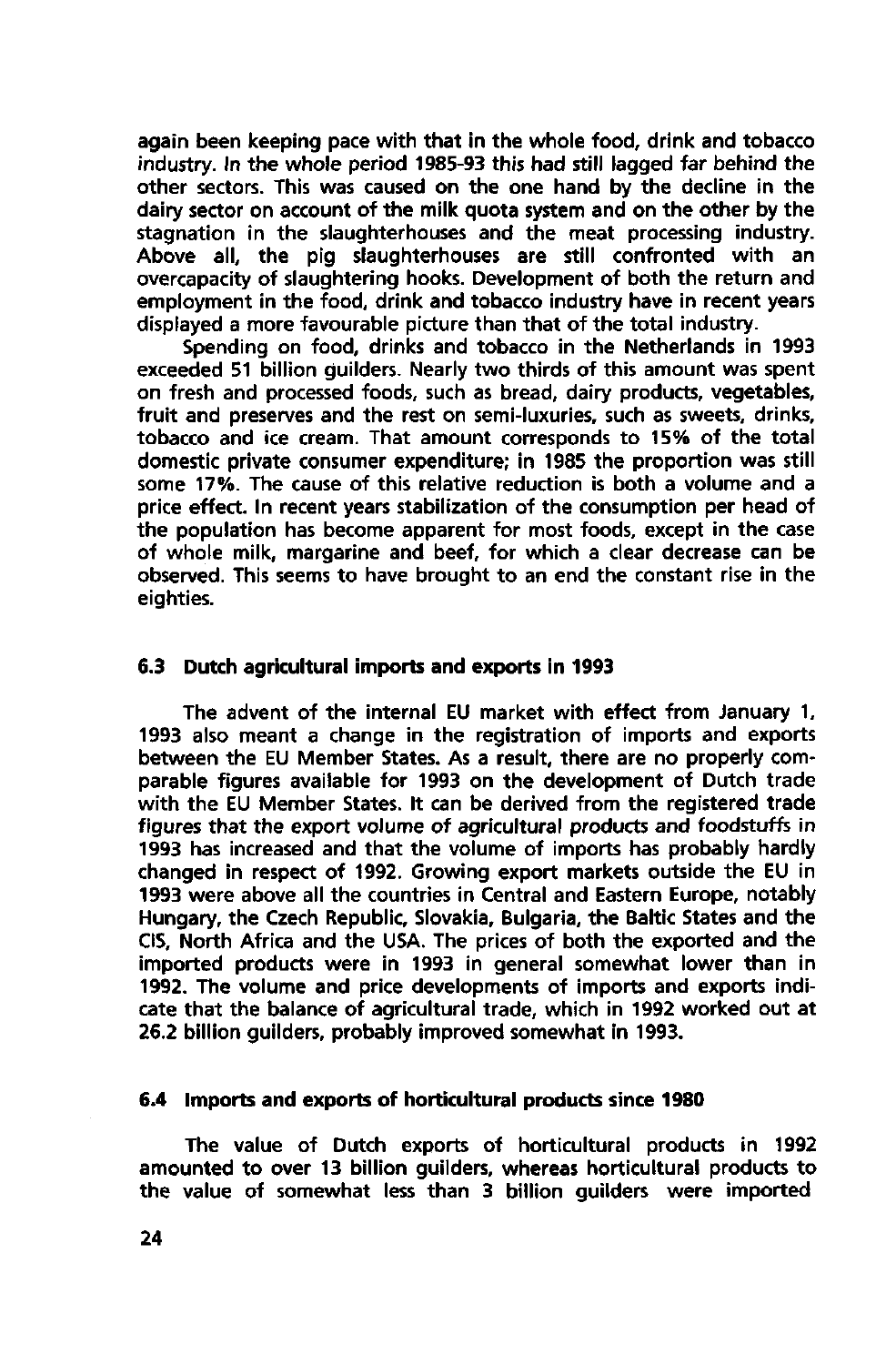|           |                                                 | 1981' a) | *1984* | "1987" | "1990" | 1992   |
|-----------|-------------------------------------------------|----------|--------|--------|--------|--------|
|           | <b>Exports of horticultural products</b>        | 5.802    | 7.535  | 9.260  | 11,894 | 13.072 |
| of which: | ornamental products b)<br>fresh fruit and vege- | 3,218    | 4.354  | 5.548  | 7.028  | 7.866  |
|           | tables c)                                       | 2.585    | 3.182  | 3.712  | 4.866  | 5,205  |
|           | Total agricultural exports                      | 39,233   | 48.576 | 49.471 | 58,781 | 63,465 |
|           | Imports of horticultural products               | 1.146    | 1436   | 1,833  | 2.409  | 2.897  |
| of which: | ornamental products<br>fresh fruit and vege-    | 332      | 450    | 617    | 826    | 1,048  |
|           | tables                                          | 814      | 987    | 1,216  | 1,583  | 1,848  |
|           | Total agricultural imports                      | 27,567   | 33,607 | 3,232  | 34,020 | 37,295 |

| Table 6.3 Dutch exports and imports of horticultural products, 1981-1992 (in million |  |  |  |
|--------------------------------------------------------------------------------------|--|--|--|
| auilders)                                                                            |  |  |  |

**a) "1981" = average of 1980, 1981 and 1982, etcetera; b) Bulbs, trees and shrubs, cut flowers and other ornamental products; c) Tomatoes, cucumbers, onions, other fresh vegetables grown in the Netherlands, apples, pears and other fresh fruit grown in the Netherlands.** 

**Source: Central Bureau of Statistics, Statistics of foreign trade; calculations by LEI-DLO.** 

(table 6.3). Exports of horticultural products have grown more quickly in the last ten years than the rest of agricultural exports. As a result the share of horticultural products in agricultural exports rose from 15% in 1981 to 21% in 1992. In addition, exports of ornamental products have increased more strongly than those of fresh fruit and vegetables. The trade balance of horticultural products in 1992 was over ten billion guilders, as against somewhat less than five billion at the beginning of the eighties.

Some 80% of the exports of ornamental products and more than 85% of the exports of fresh fruit and vegetables are directed towards countries within the EU. Of the third countries Japan has in recent years been developing as an important destination for ornamental products. At the beginning of the nineties about half of the exports of ornamental products consisted of cut flowers, some 15% of flower bulbs and 7% of trees and shrubs. The rest of the exports (nearly 30%) was formed by among others indoor plants and planting stock. Of the Dutch exports of fresh fruit and vegetables in 1992, about a quarter consisted of tomatoes, a fifth of fresh fruit and a third of other fresh vegetables, such as paprika's, asparagus and mushrooms.

Over 40% of the imports of ornamental products in 1992 came from the EU. Much of these imports was re-exported. In that way foreign flower growers make use of the services of the Dutch auctions. About 40% of imports of ornamental products in 1992 consisted of cut flowers, of which more than 70% came from Israel, Kenya, Spain and Zimbabwe. More than half of Dutch imports of fresh fruit and vegetables in 1992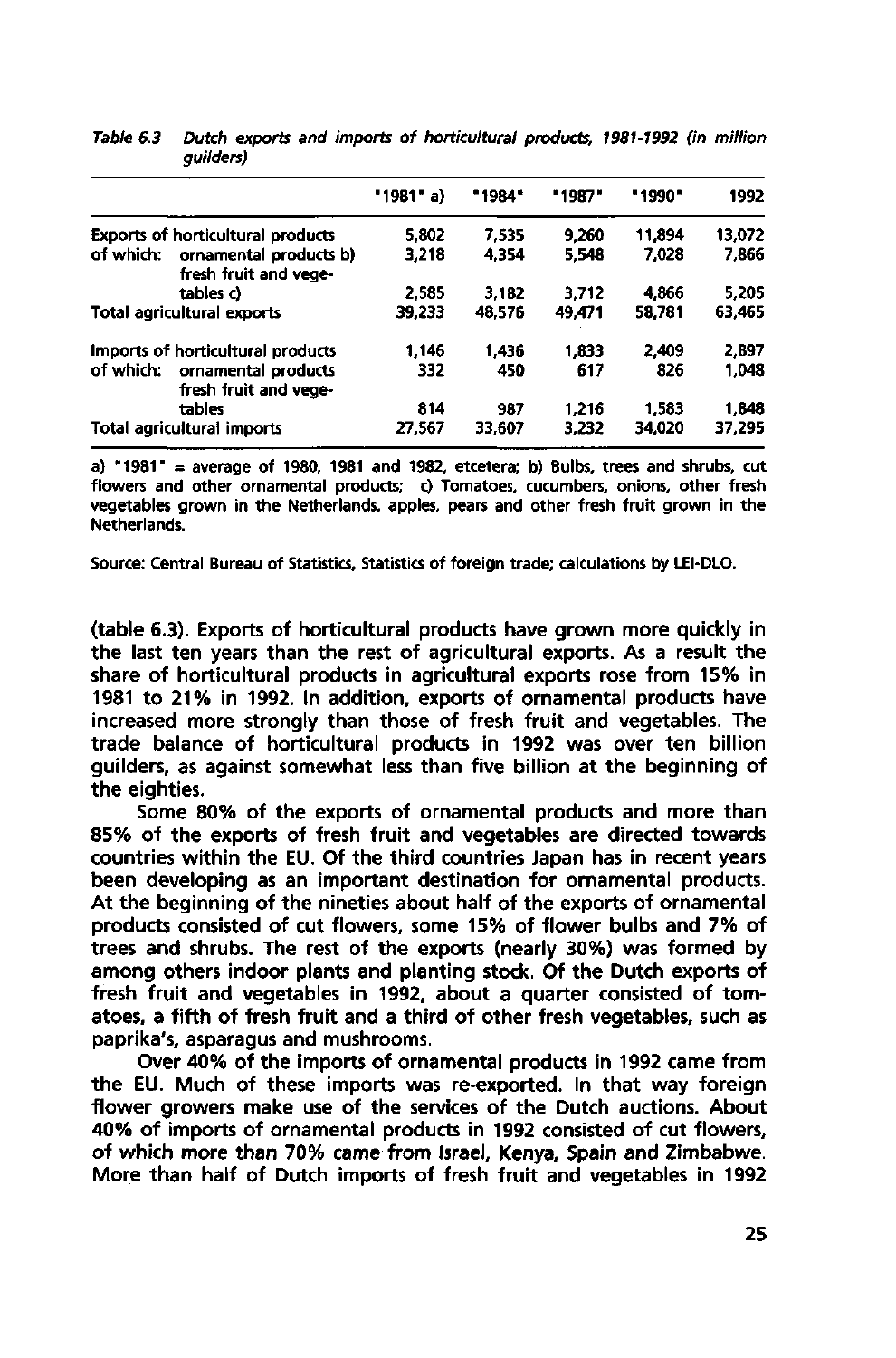came from the EU Member States. Within the EU Spain, with share in imports, was the largest country of origin. Spain supplies all fresh vegetables. Outside the EU Chile was the largest country gin of fresh fruit and vegetables, and had a 17% share in 199 that country chiefly fruit is imported.

 $\bar{z}$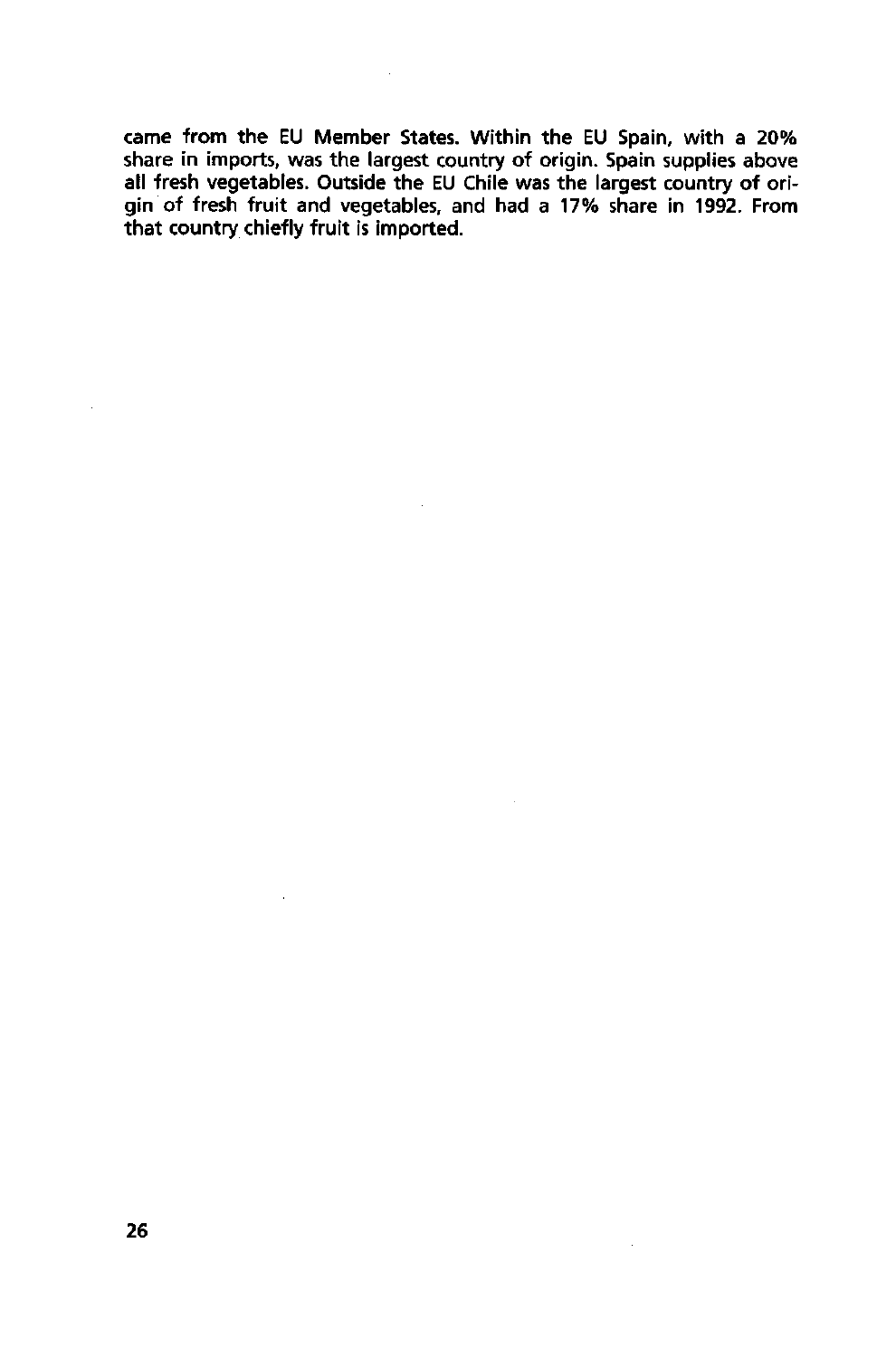## **7. RESULTS OF SECTORS AND HOLDINGS**

### **7.1 Returns and costs of the arable and livestock sector**

The production value of Dutch agriculture (arable farming and stock-keeping) in 1992/93 was somewhat lower than in the year before (table 7.1). The volume of production increased a little, but the prices fell considerably. As regards the volume, increases among arable products, pigmeat and poultry meat contrasted with decreases among beef and veal and eggs. The drop in prices was the result of the unfavourable price development in arable farming and intensive livestock farming. To only a limited extent, this was made up for by price increases for cattle products. The value of the non-factor costs increased by 1%, among other things through a somewhat larger consumption of feed and services. The result of these developments was a considerable decline in the net value added by 18%. The value of the factor costs rose by about 2%, above all through the higher price of labour. The result was that only 54% of the factor costs was covered by the value added, whereas in 1991/92 this was still the case for two thirds. In 1992/93 arable farming, with a cover percentage of something above 30, had the lowest score.

In 1993/94 the volume of production of agriculture remained practically the same (table 7.1). As against a rise in production in intensive livestock farming and arable farming there was a fall in cattle-keeping and calf fattening. The average selling price fell for the second successive year, by 4%. Prices in pig-keeping, as in 1992/93, went down by nearly

|                                           |                  | Value (mln.DFL)    |                   | year             |                  | Changes in % relation to previous |                  |
|-------------------------------------------|------------------|--------------------|-------------------|------------------|------------------|-----------------------------------|------------------|
|                                           |                  |                    |                   | volume           |                  | price                             |                  |
|                                           | 1991/92          | 1992/93<br>(prov.) | 1993/94<br>(est.) | 92/93<br>(prov.) | 93/94<br>(est.)  | 92/93<br>(prov.)                  | 93/94<br>(est.)  |
| <b>Returns</b><br>Non-factor costs        | 25,555<br>17.670 | 24.290<br>17,855   | 23.295<br>17,400  | 1.0<br>0.5       | 0.0<br>$-0.5$    | $-6.0$<br>0.5                     | $-4.0$<br>-2.0   |
| Net value added                           | 7.885            | 6.435              | 5.895             | 1.5              | 1.5              | $-20.0$                           | $-10.0$          |
| <b>Factor costs</b><br><b>Total costs</b> | 11,690<br>29,360 | 11.900<br>29.755   | 11.615<br>29.015  | $-0.5$<br>0.0    | $-2.0$<br>$-1.0$ | 2.0<br>1.0                        | $-0.5$<br>$-1.5$ |

Table 7.1 Returns and costs of the agricultural sector (exclusive of horticulture)

**27**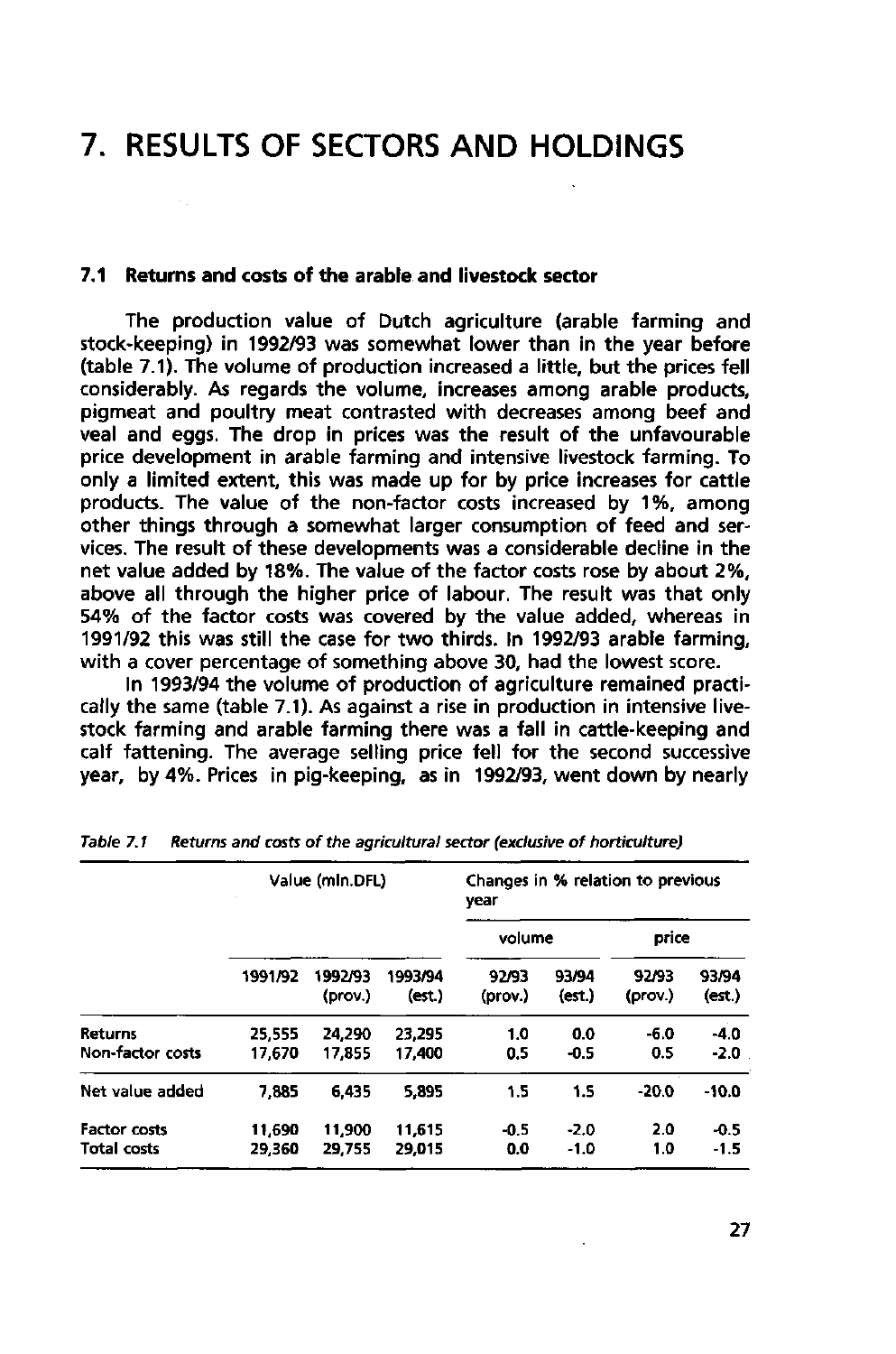20%. In arable farming a limited price recovery occurred. The value of agricultural production declined further in 1993/94 through the above. The value of the non-factor costs likewise fell, which was mainly caused by the lower prices for feed. The result of this development was that the value added in 1993/94 again declined considerably, now by over 8%. Above all through a smaller volume of labour and a lower interest rate the factor costs displayed a drop. Because the decline in the factor costs was less than that in the value added, the cover percentage fell back further to just over 50. In intensive livestock farming only 33% of the factor costs was covered by the value added, whereas this percentage for arable farming recovered somewhat to 43.

It looks as if in 1994/95 a limited recovery will take place of the results of pig-keeping and table chicken-keeping through somewhat higher selling prices and lower feed prices. The results of layer-keeping, which is confronted with very low egg prices, will conversely deteriorate further. For cattle-keeping too a decline in the results is expected, owing to the fact that the lower selling prices will be only partly compensated for by lower feed prices. In arable farming a further recovery is foreseen on the basis of the trend of the prices for cereals and potatoes and the limited increase in the costs.

### **7.2 Returns and costs of the horticulture under glass sector**

The total production value of the Dutch horticulture under glass sector in 1992 remained just above eight billion guilders, which was over 6% less than the record amount in 1991 (table 7.2). The decrease was caused by declining prices in all sectors, whereby the price drop of more than 20% in vegetable growing under glass was the largest.

|                                    |                | Value (mln. DFL) |                | year       |            | Changes in % relation to previous |            |                     |                |
|------------------------------------|----------------|------------------|----------------|------------|------------|-----------------------------------|------------|---------------------|----------------|
|                                    |                |                  | volume         |            |            | price                             |            |                     |                |
|                                    | 1991           | 1992             | 1993<br>(est.) | 1991       | 1992       | 1993<br>(est.)                    | 1991       | 1992                | 1993<br>(est.) |
| Returns<br><b>Non-factor costs</b> | 8,625<br>5,535 | 8,085<br>5,665   | 8,200<br>5.945 | 4.0<br>7.0 | 5.0<br>2.0 | 1.5<br>6.5                        | 2.5        | $6.5 - 10.5$<br>0.5 | $-0.5$<br>-1.5 |
| Net value added                    | 3,090          | 2,420            | 2,255          | $-1.0$     | 13.0       | $-9.5$                            |            | $13.5 - 30.5$       | 2.5            |
| <b>Factor costs</b><br>Total costs | 3,365<br>8,900 | 3,515<br>9,180   | 3,690<br>9,635 | 4.5<br>6.0 | 1.0<br>1.5 | 2.5<br>5.0                        | 0.5<br>2.0 | 3.0<br>1.5          | 2.5<br>0.0     |

|  | Table 7.2 Returns and costs of horticulture under glass |  |  |  |  |
|--|---------------------------------------------------------|--|--|--|--|
|--|---------------------------------------------------------|--|--|--|--|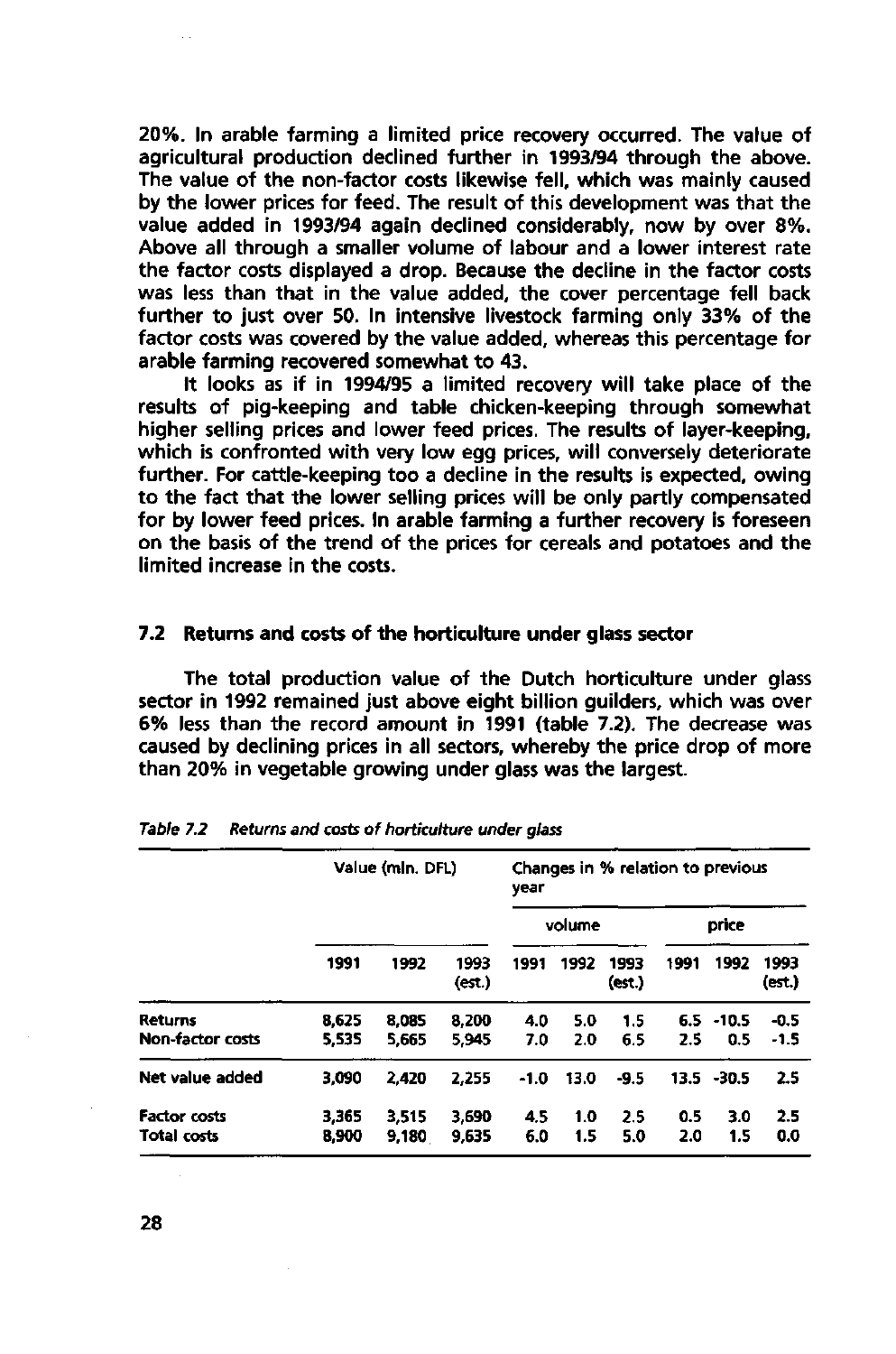The volume of production rose by 5%. In 1992 the non-factor costs displayed an increase of 2.5%. Especially the lower energy costs played a part in this limited growth. As a result of this, the net value added in horticulture under glass fell by nearly 22%. The factor costs increased by 4.5%. This was the result of higher labour costs on the one hand and a lower interest on the other. Only 69% of the factor costs was covered by the value added in 1992; in 1991 this was still 92%. The sharpest fall in this percentage occurred in vegetable growing under glass: from 101 in 1991 to 58 in 1992.

According to the estimate the total production value of horticulture under glass recovered somewhat in 1993 from the decline in 1992 with an increase of 1% (table 7.2). However, this did not apply to vegetable growing under glass, for which the production value fell by a further 5%. A favourable development of prices and a modest increase in the volumes led to an increase in the selling price of some 4% for both cut flower and pot plant growing. The non-factor costs rose in 1993 by 5% as a result of the larger volume of materials and other means of production. Energy costs barely increased. The factor costs too rose by 5% in 1993. A fall of 7% in the net value added resulted, which was mainly accounted for by vegetable growing under glass. The ratio between the factor costs and the net value added deteriorated further in 1993 and amounted to approximately 60% for the whole of horticulture under glass sector.

For 1994 a clear price recovery for vegetable growing under glass is becoming apparent. Assuming that the cost increase will be limited, an improvement in the results of vegetable growing under glass can be expected in 1994. For both cut flower and pot plant growing it looks as if the results in 1994 will not differ much from those of 1993.

### **7.3 Results of arable and livestock farms**

On the average Dutch farm (arable and livestock farming) entrepreneurial income in 1992/93 fell by 30% to rather more than 36,000 guilders per entrepreneur. Only on the larger dairy farms entrepreneurial income displayed an increase, namely some 17% (table 7.3). On the smaller dairy farms a deterioration of nearly 6% occurred and on the larger arable and intensive livestock farms entrepreneurial income plummeted by approximately 70%. On the smaller arable farms entrepreneurial income even became negative. With regard to the decline in entrepreneurial income in intensive livestock farming it must be noted that the results in 1991/92 achieved a historic high.

The estimates for 1993/94 point to a further deterioration (-6%) of the entrepreneurial income to 34,000 guilders on average. This decline is largely accounted for by intensive livestock farming, where on average a negative entrepreneurial income was gained (table 7.3). This was due above all to the poor course of events in pig-keeping and table chicken-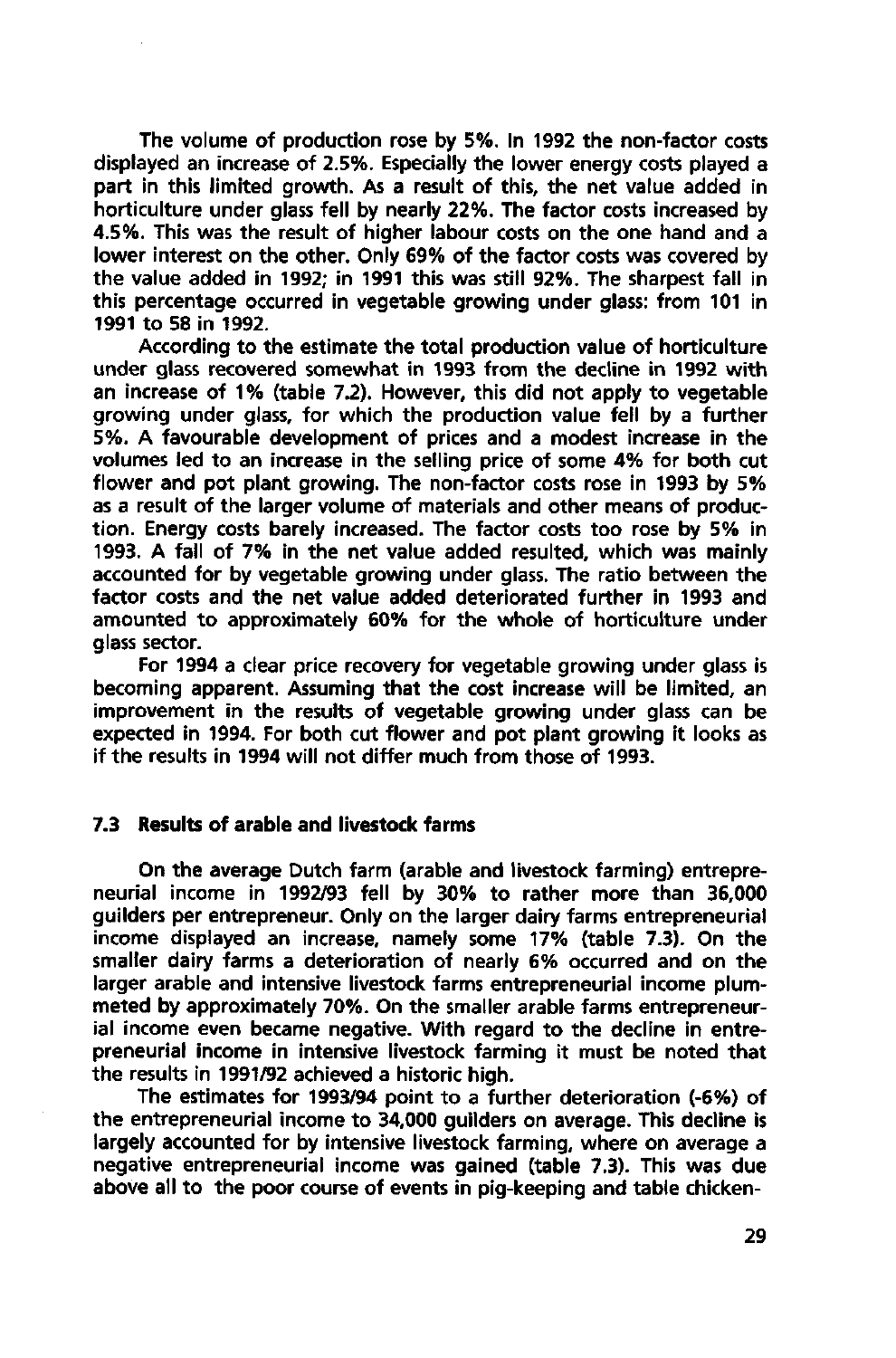|                       | <b>Number</b><br>of farms<br>in 1992/93 | Average entrepreneurial income |         |         |         |                   |  |  |
|-----------------------|-----------------------------------------|--------------------------------|---------|---------|---------|-------------------|--|--|
|                       |                                         | 1989/90                        | 1990/91 | 1991/92 | 1992/93 | 1993/94<br>(est.) |  |  |
| Dairy farms           |                                         |                                |         |         |         |                   |  |  |
| larger farms          | 26.250                                  | 90.5                           | 61.5    | 47.1    | 55.0    | 53.0              |  |  |
| smaller farms         | 6.190                                   | 37.3                           | 19.2    | 19.2    | 18.1    | 21.0              |  |  |
| Pig and poultry farms |                                         |                                |         |         |         |                   |  |  |
| larger farms          | 6.400                                   | 123.4                          | 103.8   | 122.7   | 34.5    | $-8.0$            |  |  |
| - smaller farms       | 2.310                                   | 42.3                           | 30.5    | 54.1    | 2.2     | $-4.0$            |  |  |
| Arable farms          |                                         |                                |         |         |         |                   |  |  |
| larger farms<br>۰.    | 8.790                                   | 83.0                           | 69.7    | 48.8    | 15.0    | 31.0              |  |  |
| smaller farms         | 1,530                                   | 24.9                           | 11.7    | 47      | $-5.7$  | 4.0               |  |  |

**Table 7.3 Average entrepreneurial income on farms (x 1,000 DFL per farmer)** 

keeping. On the larger dairy farms a decline in entrepreneurial income likewise occurred, but this was confined to a few per cent. Entrepreneurial income on the arable farms, which displayed a strong recovery, nevertheless stuck at a low level.

### **7.4 Results of horticultural holdings**

Entrepreneurial income on the average Dutch glasshouse holding was rather more than 21,000 guilders per entrepreneur in 1992, which was some 75% less than the year before. On the pot plant holdings the fall in entrepreneurial income was confined to above 30%, but on the cut flower holdings income halved and on the vegetable under glass

|                                 | Number of<br>holdings | Average entrepreneurial income |       |       |        |                |  |  |
|---------------------------------|-----------------------|--------------------------------|-------|-------|--------|----------------|--|--|
|                                 | in 1992               | 1989                           | 1990  | 1991  | 1992   | 1993<br>(est.) |  |  |
| Vegetables under glass holdings | 3.360                 | 81.2                           | 92.6  | 111.6 | $-8.4$ | $-63.5$        |  |  |
| Cut flower holdings             | 3.410                 | 56.6                           | 62.6  | 68.6  | 36.2   | 42.0           |  |  |
| Pot plant holdings              | 900                   | 112.8                          | 116.8 | 89.9  | 61.9   | 74.0           |  |  |
| Field vegetable growers         | 1,080                 | 53.3                           | 80.9  | 34.7  | 31.6   | 4.5            |  |  |
| Tree nurseries a)               | 1.040                 | 84.6                           | 90.0  | 94.0  | 93.6   |                |  |  |
| <b>Fruit growers</b>            | 1,320                 | 41.3                           | 71.1  | 79.2  | -37.0  | $-26.5$        |  |  |
| Flower bulb growers             | 1,310                 | 46.7                           | 64.5  | 89.0  | 105.1  | 123.5          |  |  |
| Mushroom growers                | 580                   | 92.8                           | 63.2  | 31.1  | 7.1    | 33.5           |  |  |

**Table 7.4 Average entrepreneurial income on horticultural holdings (x 1,000 DFL per entrepreneur)** 

**a) 1989 = 1989/90 etcetera.**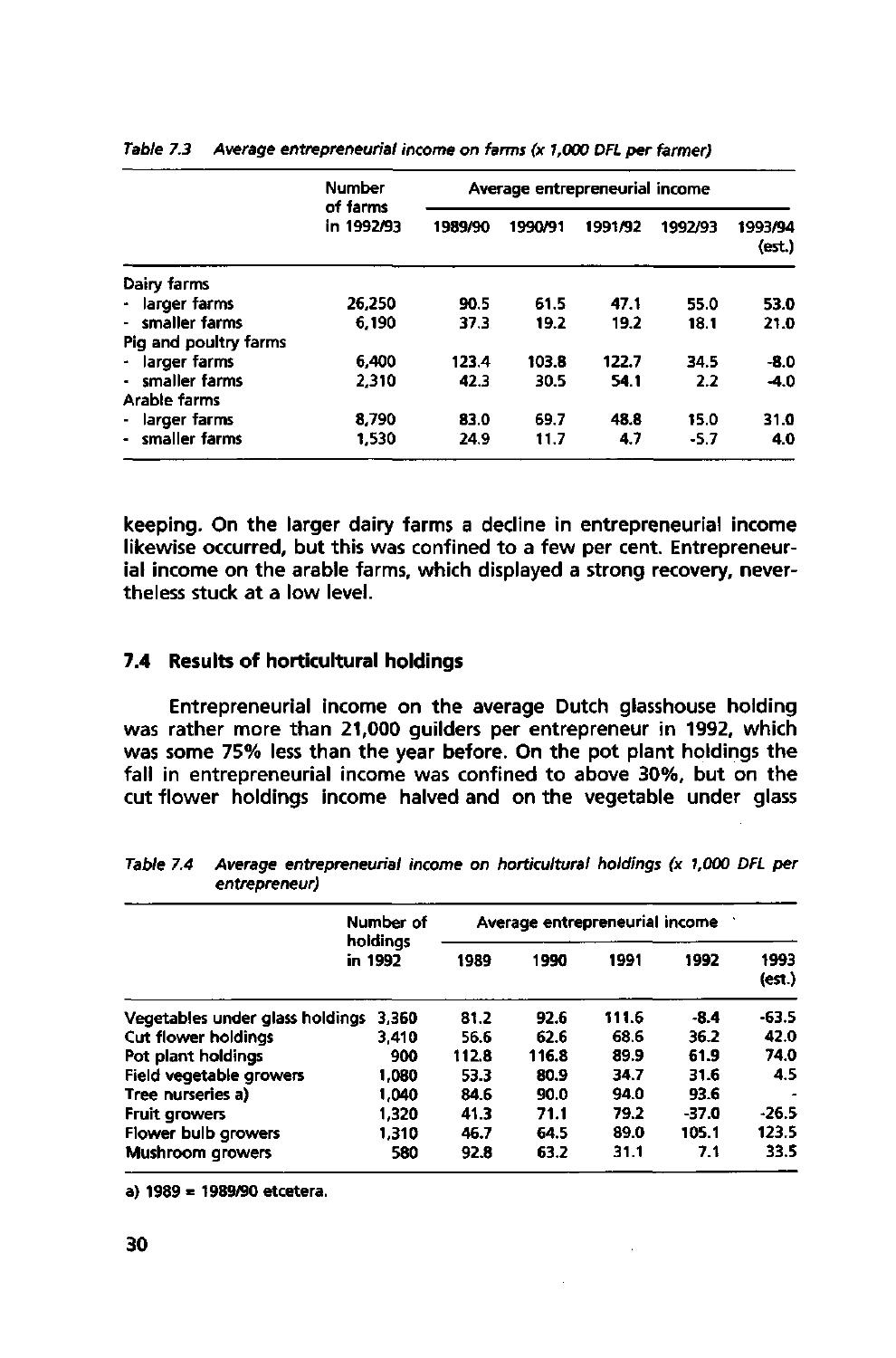holdings even a negative income was reached (table 7.4). On the fruitgrowing and mushroom holdings too entrepreneurial income plummeted. On the field vegetable holdings and the tree nurseries entrepreneurial income in 1992 conversely remained practically unchanged. The bulb-growing holdings formed the only production branch in horticulture in which an increase in the already fairly high entrepreneurial income was achieved.

In accordance with the estimate for 1993 entrepreneurial income on the vegetable under glass and the field vegetable holdings fell further, which was caused above all by the poor development of the selling prices. For the entrepreneurial income on the cut flower, pot plant and mushroom holdings a limited increase was expected in 1993, but nevertheless the income remained at a fairly low level. On the fruit-growing holdings too a slight recovery occurred, as expected, although a negative income still applies. It looks as if the rising trend in entrepreneurial income on the bulb-growing holdings has continued in 1993 and that a top income of some 124,000 guilders was attained.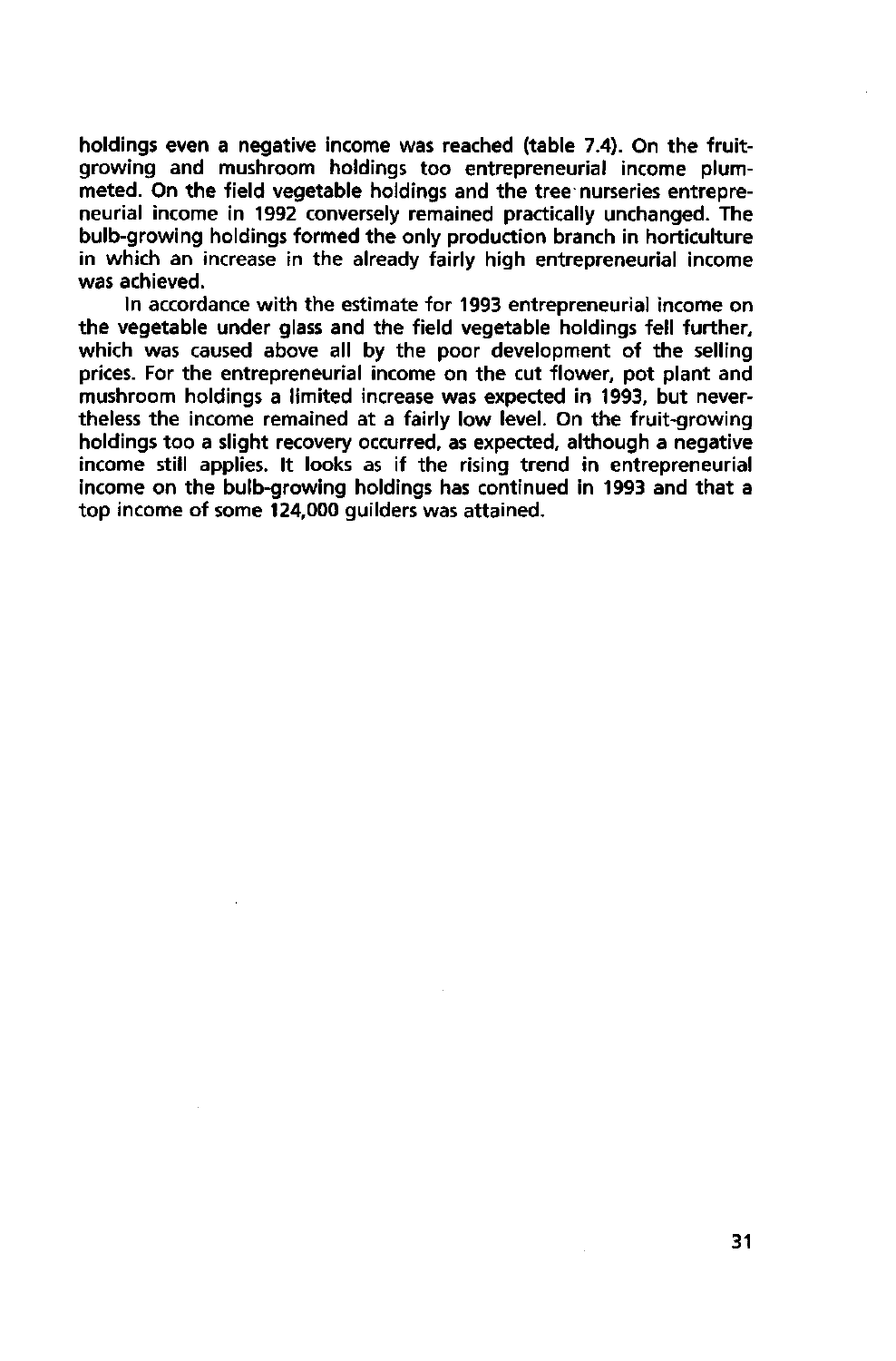## **8. INCOME, FINANCING AND INVESTMENTS**

### **8.1 Arable and livestock farms**

In connection with the declining business results the family farm income on the average Dutch farm in 1992/93 fell by over a quarter to some 50,000 quilders per entrepreneur (table 8.1). On the arable farms this income averaged nearly 18,000 guilders, on the pig and poultry farms approximately 38,000 guilders and on the dairy farms 63,000 guilders. After addition of the non-farm income and after deduction of the taxes and social security premiums paid a disposable income of 53,000 guilders resulted for the average farm. That was nearly a fifth less than in 1991/92. Of this income, only 5,000 guilders was saved. The total amount of own financial resources of the joint farms decreased through the lower savings and the somewhat higher depreciation from 4.4 billion guilders in 1991/92 to 3.6 billion guilders in 1992/93. In addition on balance more than one billion guilders was borrowed. Per entrepreneur this was over 15,000 guilders (Table 8.1). Nearly two thirds of the available resources were used for investments, which averaged nearly 77,000 guilders per farm. That was more than 8% less than in the year before, because above all less was invested in land and farm buildings.

In accordance with the estimate, family farm income of the average farm fell in 1993/94 by over 5% to 47,000 guilders (table 8.1). However, on the different farming types the picture varies somewhat: for the dairy farms stabilization of the family farm income is estimated for 1993/94, and for the arable farms a recovery to 39,000 guilders, whereas for the pig and poultry farms it looks as if family income has fallen back to some 6,000 guilders. For the second successive year dissaving will have occurred

|                                   | 1989/90 | 1990/91 | 1991/92 | 1992/93 | 1993/94<br>(est.) |
|-----------------------------------|---------|---------|---------|---------|-------------------|
| Family farm income                | 96.2    | 71.3    | 67.4    | 49.8    | 47.0              |
| <b>Total family income</b>        | 111.5   | 89.8    | 86.0    | 69.0    | 65.0              |
| Disposable income                 | 101.6   | 73.7    | 66.0    | 53.0    | 51.0              |
| Savings                           | 53.2    | 24.3    | 16.8    | 5.2     | 4.0               |
| Total private financial resources | 90.6    | 62.3    | 58.6    | 45.7    |                   |
| Increase in outside capital       | $-0.3$  | 12.6    | 15.0    | 15.6    | -                 |
| Gross investments in holdings a)  | 76.8    | 73.1    | 83.5    | 76.8    | ٠                 |

|  |  |  | Table 8.1 Income, savings and investments on farms (x 1,000 DFL per farmer) |  |  |  |  |  |  |
|--|--|--|-----------------------------------------------------------------------------|--|--|--|--|--|--|
|--|--|--|-----------------------------------------------------------------------------|--|--|--|--|--|--|

a) x 1,000 **DFL** per farm.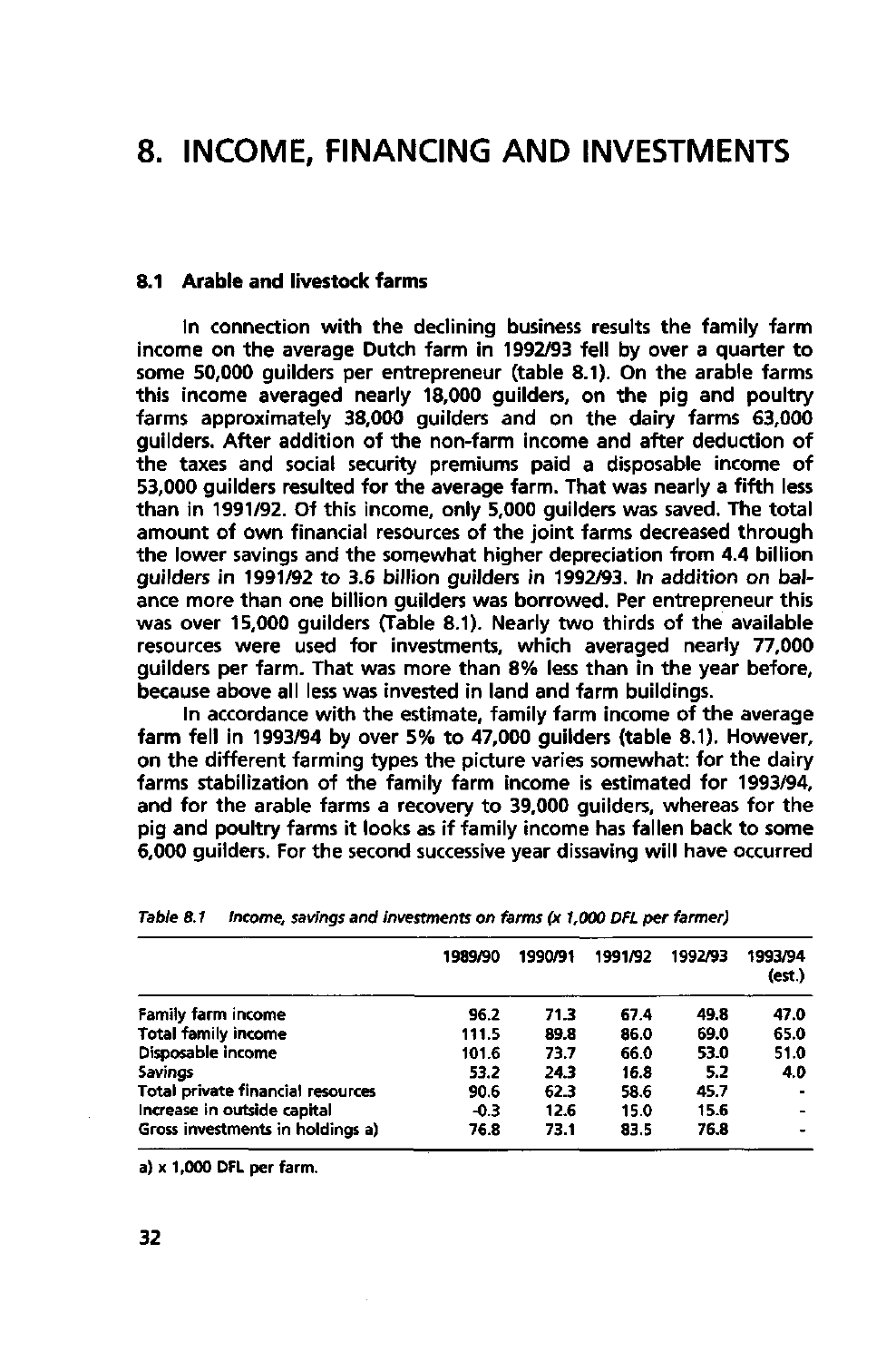on the arable farms and in intensive livestock farming. On the dairy farms savings remained at the same level as in 1992/93.

### **8.2 Glasshouse holdings**

Family farm income on the average Dutch glasshouse holding decreased in 1992 by two thirds to some 35,000 guilders per entrepreneur (table 8.2). On the vegetables under glass holdings, where in 1991 a top income of 120,000 guilders was attained, the fall in income by 95% was the greatest. On the pot plant holdings family income fell by over a quarter to 79,000 guilders and on the cut flower holdings it fell back by over 40% to 49,000 guilders. Because non-agricultural income and taxes paid remained about the same, disposable income also fell sharply. Despite the unfavourable business results, family spending in 1992 was somewhat above the level of the preceding year. As a result, on the average horticulture under glass holding, a sum of approximately 36,000 guilders per entrepreneur was dissaved in 1992. Through this dissaving, which was accompanied by higher depreciation, the total amount of own financing resources of the horticulture under glass sector declined from 1.5 billion guilders in 1991 to 0.8 billion guilders in 1992. In addition, on balance over 400 million guilders more was borrowed. Per entrepreneur this was over 46,000 guilders, which was considerably more than in the two years before (table 8.2). Some two thirds of the available resources was used for investments, which averaged 150,000 guilders per holding. That was somewhat less than in the year before.

The estimates for 1993 indicate that the lowest point in income in 1992 had not yet been reached. As expected, family farm income of the average glasshouse holding in 1993 was rather more than 18,000 guilders, which means nearly a 50% drop in respect of the preceding year (table 8.2). This deterioration was entirely accounted for by the vegetables under glass holdings, for which a negative family farm income

| 1989  | 1990  | 1991  | 1992  | 1993<br>(ext.) |
|-------|-------|-------|-------|----------------|
| 87.9  | 95.0  | 101.6 | 34.8  | 18.3           |
| 101.3 | 110.8 | 117.8 | 50.4  | 31.0           |
| 71.7  | 91.7  | 93.2  | 25.1  | 9.5            |
| 15.1  | 32.7  | 32.5  | -36.5 | $-54.5$        |
| 89.5  | 112.7 | 120.5 | 65.1  |                |
| 65.5  | 36.2  | 10.9  | 46.2  |                |
| 179.4 | 172.9 | 151.5 | 150.0 | $\blacksquare$ |
|       |       |       |       |                |

**Table 8.2 Income, savings and investments on glasshouse holdings (x 1,000 DFL per entrepreneur)** 

**a) x 1,000 DFL per holding.**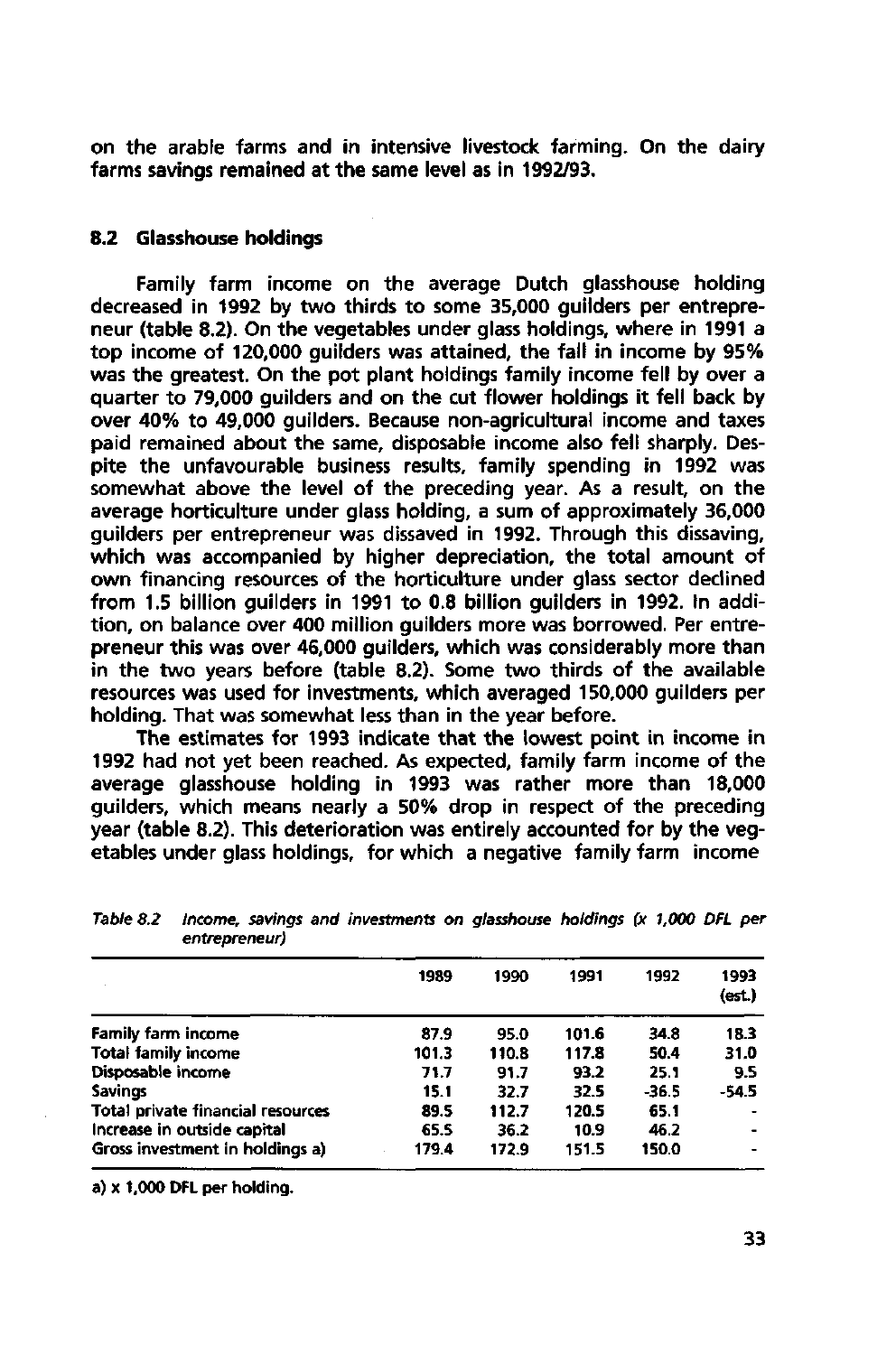income of nearly 50,000 guilders has been estimated. Conversely, on the cut flower and pot plant holdings an increase in income of 10-15% has taken place. Through the lower interest rate a decline in non agricultural income is foreseen. Tax expenditure fell only slightly, so that the disposable income per entrepreneur on the average glasshouse holding will have been even less than 10,000 guilders. It is assumed that family spending in 1993 will have risen further. The result of this is that on average more than 50,000 guilders per entrepreneur will have been dissaved. On the vegetables under glass holdings the dissaving will have amounted to over 125,000 guilders and on the cut flower holdings to some 14,000 guilders. Conversely, on the pot plant holdings an estimated 16,000 guilders was saved.